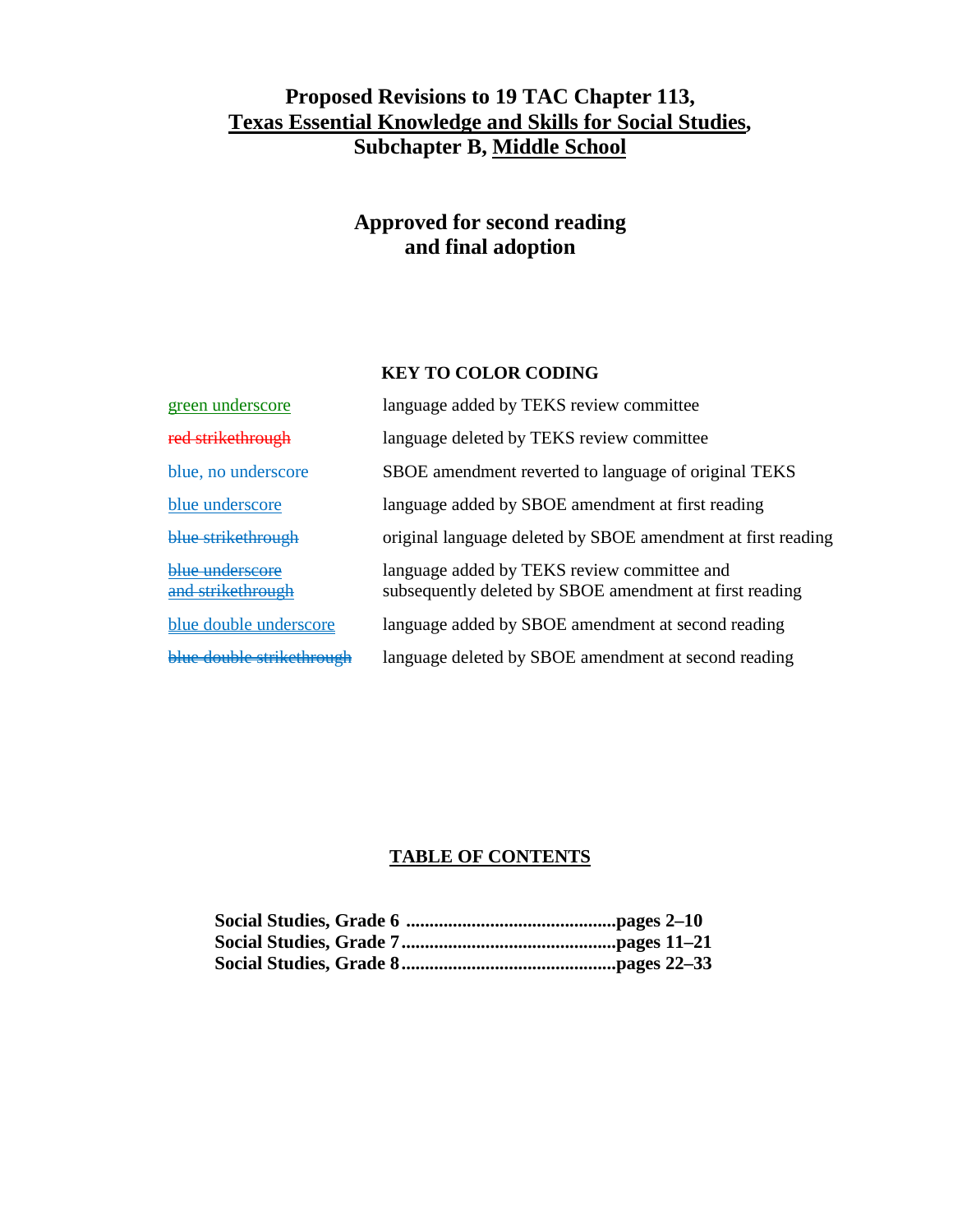### **§113.2218. Social Studies, Grade 6, Beginning with School Year 2011-2012 .**

### (a) Introduction.

- (1) In Grade 6, students study people, and places, and societies of the contemporary world. Societies selected for study are chosen from the following regions of the world: Europe, Russia and the Eurasian republics, North America, Middle America Central America and the Caribbean, South America, Southwest Asia-North Africa, Sub-Saharan Africa, South Asia, East Asia, Southeast Asia, Australia, and the Pacific realm. Students describe the influence of individuals and groups on historical and contemporary events in those societies and identify the locations and geographic characteristics of selected various societies. Students identify different ways of organizing economic and governmental systems. The concepts of limited and unlimited government are introduced, and students describe the nature of citizenship in various societies. Students compare institutions common to all societies such as government, education, and religious institutions. Students explain how the level of technology affects the development of the selected various societies and identify different points of view about selected events. The concept of frame of reference is introduced as an influence on an individual's point of view.
- (2) To support the teaching of the essential knowledge and skills, the use of a variety of rich primary and secondary source material such as biographies, and autobiographies, novels,; speeches, and letters,; and poetry, songs, and artworks is encouraged. Selections may include Sadako and the Thousand Paper Cranes. Motivating resources are also available from museums, art galleries, and historical sites.
- (3) The eight strands of the essential knowledge and skills for social studies are intended to be integrated for instructional purposes. Skills listed in the geography and social studies skills strands in subsection (b) of this section should be incorporated into the teaching of all essential knowledge and skills for social studies. A greater depth of understanding of complex content material can be attained when integrated social studies content from the various disciplines and critical-thinking skills are taught together. Statements that contain the word "including" reference content that must be mastered, while those containing the phrase "such as" are intended as possible illustrative examples.
- (4) Students identify the role of the U.S. free enterprise system within the parameters of this course and understand that this system may also be referenced as capitalism or the free market system.
- (4) (5) Throughout social studies in Kindergarten-Grade 12, students build a foundation in history; geography; economics; government; citizenship; culture; science, technology, and society; and social studies skills. The content, as appropriate for the grade level or course, enables students to understand the importance of patriotism, function in a free enterprise society, and appreciate the basic democratic values of our state and nation as referenced in the Texas Education Code (TEC), §28.002(h).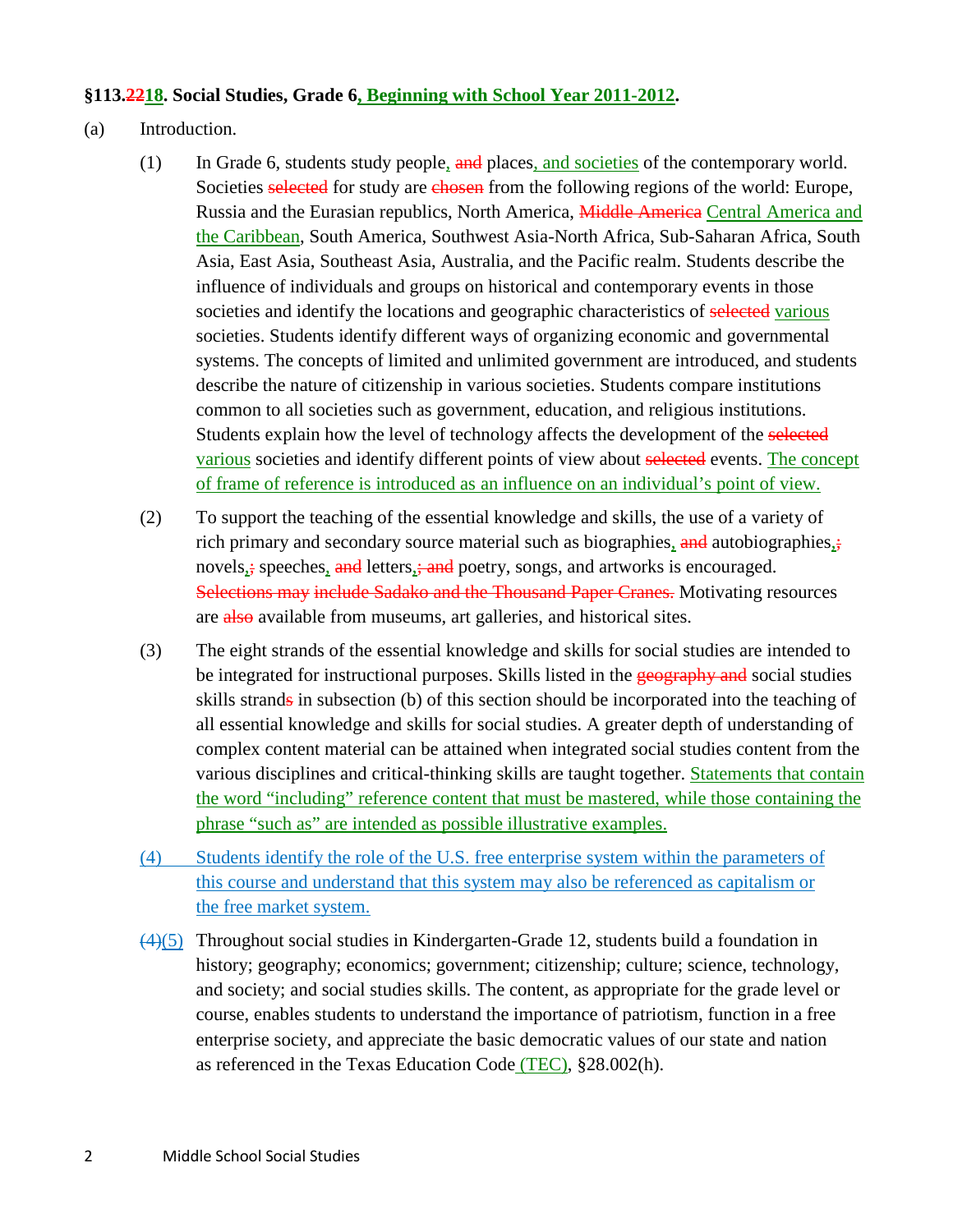(6) Students understand that a constitutional republic is a representative form of government whose representatives derive their authority from the consent of the governed, serve for an established tenure, and are sworn to uphold the constitution.

(5)(6)(7) State and federal laws mandate a variety of celebrations and observances, including Celebrate Freedom Week.

- (A) Each social studies class shall include, during Celebrate Freedom Week as provided under the TEC, §29.907, or during another full school week as determined by the board of trustees of a school district, appropriate instruction concerning the intent, meaning, and importance of the Declaration of Independence and the U.S. Constitution, including the Bill of Rights, in their historical contexts. The study of the Declaration of Independence must include the study of the relationship of the ideas expressed in that document to subsequent American history, including the relationship of its ideas to the rich diversity of our people as a nation of immigrants, the American Revolution, the formulation of the U.S. Constitution, and the abolitionist movement, which led to the Emancipation Proclamation and the women's suffrage movement.
- (B) Each school district shall require that, during Celebrate Freedom Week or other week of instruction prescribed under subparagraph (A) of this paragraph, students in Grades 3-12 study and recite the following text: "We hold these Truths to be self-evident, that all Men are created equal, that they are endowed by their Creator with certain unalienable Rights, that among these are Life, Liberty and the Pursuit of Happiness--That to secure these Rights, Governments are instituted among Men, deriving their just Powers from the Consent of the Governed."
- (8) Students identify and discuss how the actions of U.S. citizens and the local, state, and federal governments have either met or failed to meet the ideals espoused in the founding documents.
- (b) Knowledge and skills.
	- (1) History. The student understands that historical events influence contemporary events. The student is expected to:
		- (A) trace describe characteristics of selected various contemporary societies in regions such as Bosnia and Northern Ireland that resulted from historical events or factors such as invasion, conquests, colonization, immigration, and trade; and
		- (B) analyze the historical background of selected various contemporary societies to evaluate relationships between past conflicts and current conditions.
	- (2) History. The student understands the *influences* contributions of individuals and groups from various cultures to selected on various historical and contemporary societies. The student is expected to: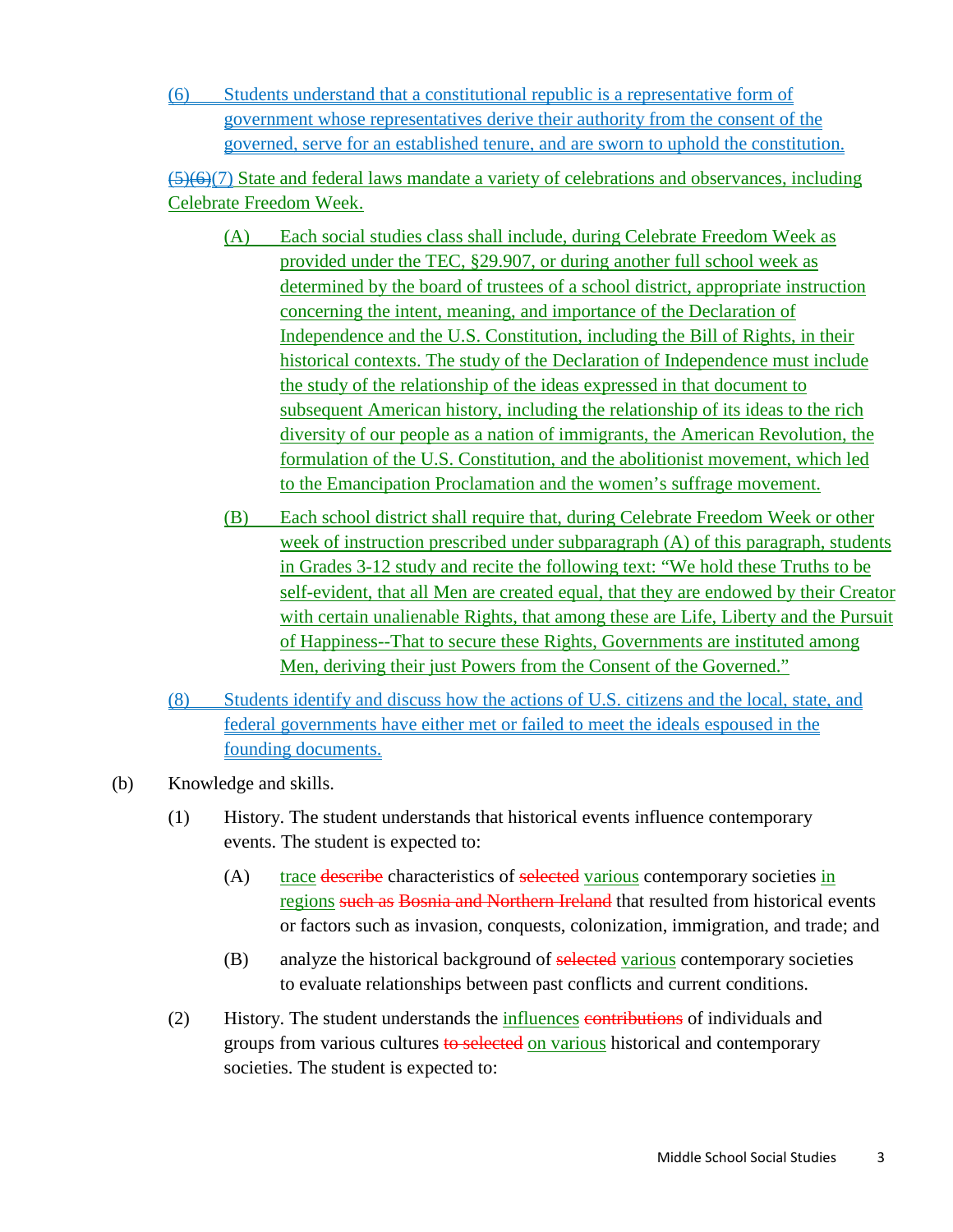- $(A)$  identify and describe explain the significance influence of individuals or groups achievements from selected societies, past and present on various historical or contemporary societies such as the classical Greeks on government and the American Revolution on the French Revolution; and
- (B) evaluate the social, political, economic, and cultural contributions describe the influence of individuals and groups achievement on from selected various historical or contemporary societies, past and present.
- (3) Geography. The student uses maps, globes, graphs, charts, models, and databases geographic tools to answer geographic questions. The student is expected to:
	- (A) pose and answer geographic questions, including: Where is it located? Why is it there? What is significant about its location? How is its location related to the location of other people, places, and environments?;
	- (B) pose and answer questions about geographic distributions and patterns for selected various world regions and countries shown on maps, graphs, charts, models, and databases; and
	- (C) compare selected various world regions and countries using data from geographic tools, including maps, graphs, charts, databases, and models-; and
	- (A)(D) create thematic maps, graphs, charts, models, and databases depicting various aspects such as population, disease, and economic activities of various world regions and countries;
- (4) Geography. The student understands the characteristics and relative locations of major historical and contemporary societies the factors that influence the locations and characteristics of locations of various contemporary societies on maps and globes and uses latitude and longitude to determine absolute location. The student is expected to:
	- (A) locate various major historical and contemporary societies on maps and globes using latitude and longitude to determine absolute location;
	- (B) identify and explain the geographic factors responsible for patterns of population in places and regions;
	- (C) explain ways in which human migration influences the character of places and regions; and
	- (D) identify and explain the locate major physical and human geographic features such as landforms, water bodies, and urban centers of various factors responsible for the location of economic activities in places and regions<del>.</del> ; and
	- (E) draw sketch maps that illustrate various places and regions.: and
	- (F) identify the location of major world countries such as Canada, Mexico, France, Germany, the United Kingdom, Italy, Spain, Norway, Sweden, Russia, South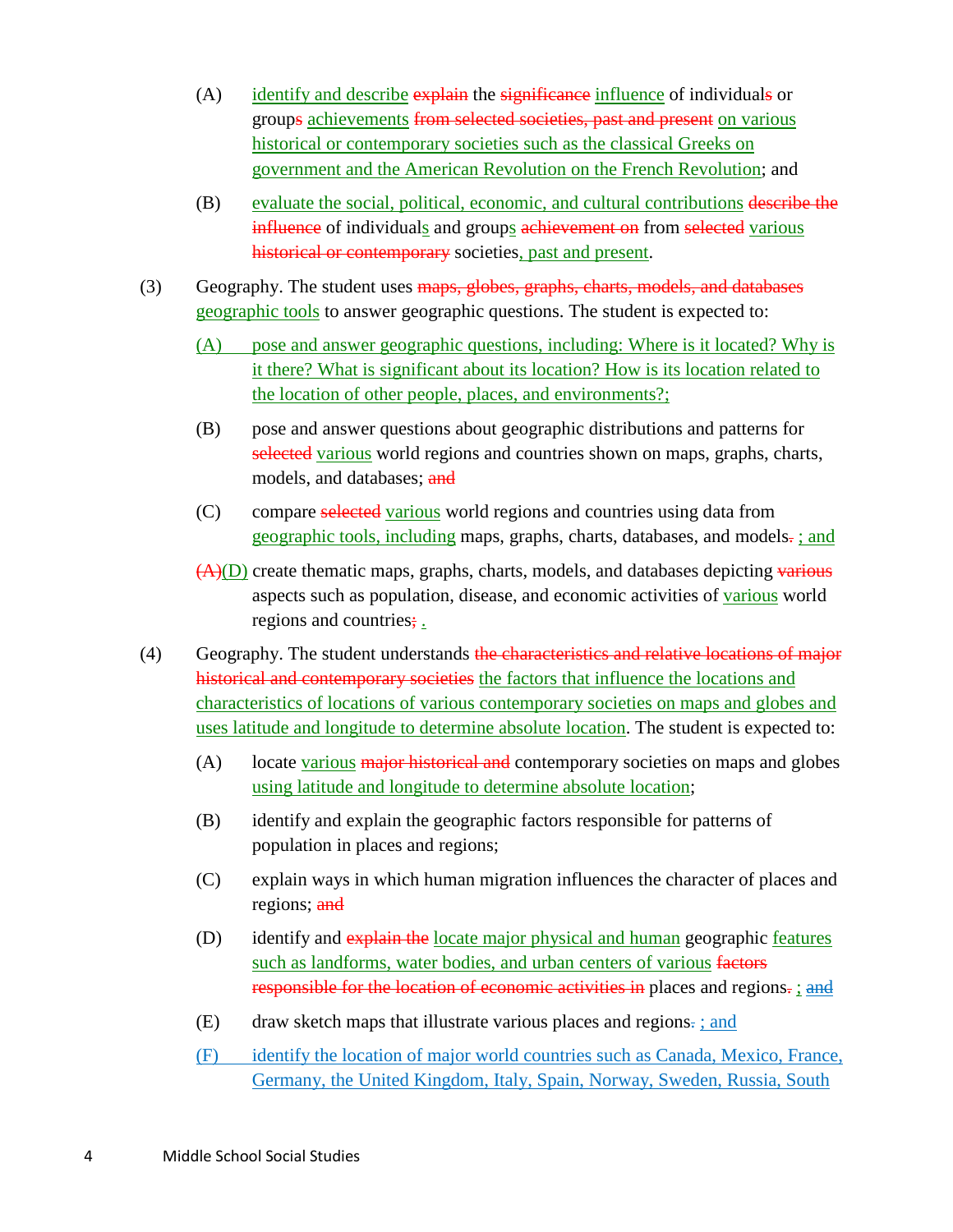Africa, Nigeria, Iraq, Afghanistan, Israel, Iran, India, Pakistan, the People's Republic of China, the Republic of China (Taiwan), Japan, North and South Korea, Indonesia, and Australia.

- (5) Geography. The student understands how geographic factors influence the economic development, political relationships, and policies of societies. The student is expected to:
	- (A) identify and explain the geographic factors responsible for the location of economic activities in places and regions;
	- (B) identify geographic factors such as location, physical features, transportation corridors and barriers, and distribution of natural resources that influence a society's ability to control territory and that shape the domestic and foreign policies of the society. ; and
	- $(A)(C)$ explain the impact of geographic factors such as location, physical features, transportation corridors and barriers, and distribution of natural resources that influence the on economic development and the domestic and foreign policies of societies.; and
- (6) Geography. The student understands the impact of physical processes on patterns in the environment that geographical patterns result from physical environmental processes. The student is expected to:
	- (A) describe and explain how physical processes the effects of physical environmental processes such as erosion, ocean eirculation currents, and earthquakes have resulted in physical patterns on Earth's surface;
	- (B) identify the location of describe and explain the physical processes that produce renewable and nonrenewable natural resources such as fresh water, fossil fuels, fertile soils, and timber; and
	- (C) analyze the effects of the interaction of physical processes and the physical environment on humans.
- (7) Geography. The student understands the impact of interactions between people and the physical environment on the development and conditions of places and regions. The student is expected to:
	- (A) identify and analyze ways people have adapted to the physical environment in selected various places and regions;
	- (B) identify and analyze ways people have modified the physical environment such as mining, irrigation, and transportation infrastructure; and
	- (C) describe ways in which technology influences human capacity to modify the physical environment interactions with the environment such as humans building dams for flood control.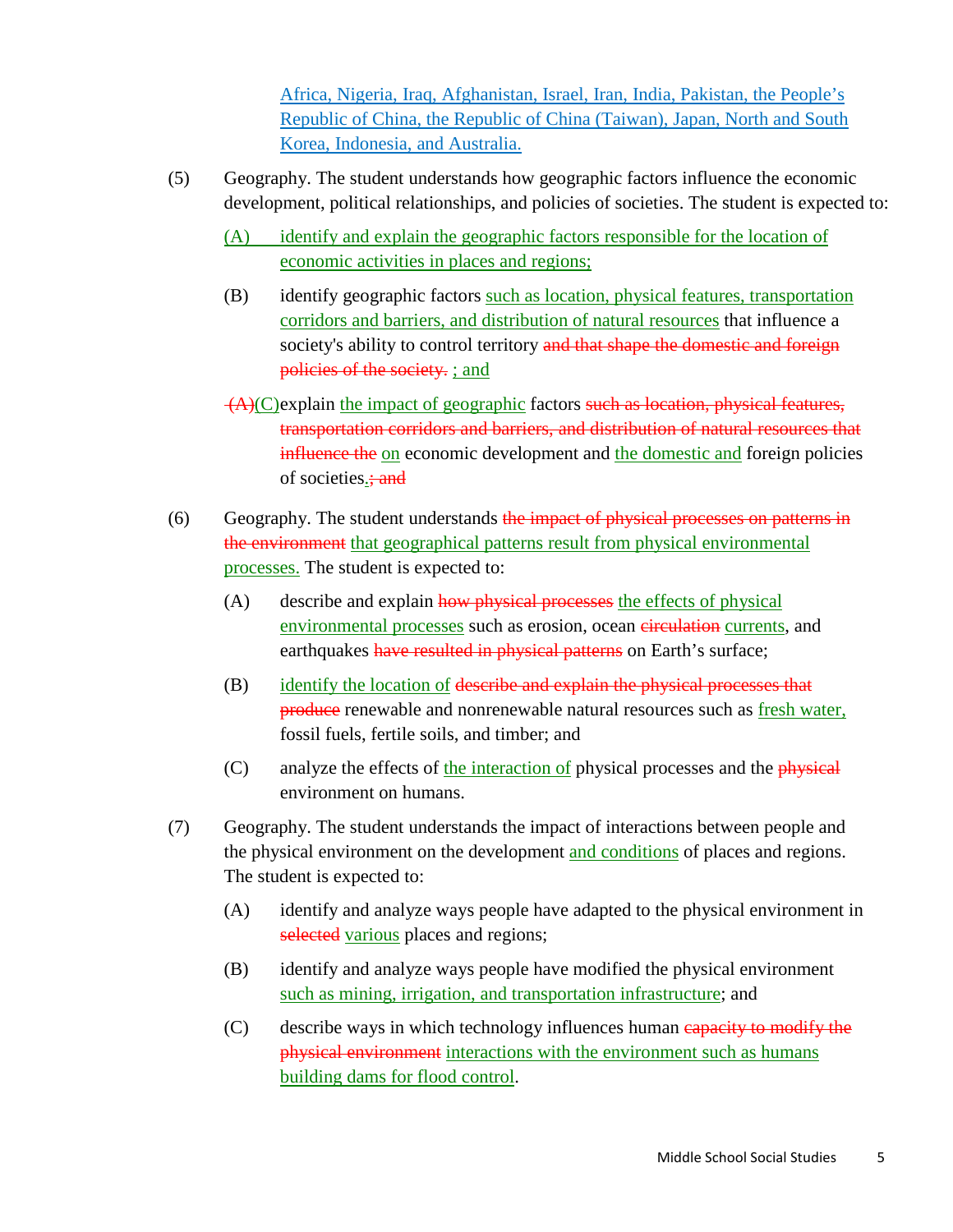- $\frac{1}{18}$  Economics. The student understands the role factors of production  $\frac{\text{play}}{\text{play}}$  in a society's economy. The student is expected to:
	- (A) describe ways in which the factors of production (natural resources, labor, capital, and entrepreneurs) influence the economies of selected various contemporary societies; and
	- (B) identify problems and issues that may arise when one or more of the factors of production is in relatively short supply-: and
	- (C) explain the impact of relative scarcity of resources on international trade and economic interdependence among and within societies.
- $\frac{(8)(9)}{8}$  Economics. The student understands the various ways in which people organize economic systems. The student is expected to:
	- (A) compare ways in which various societies organize the production and distribution of goods and services; **and**
	- (B) compare and contrast identify and differentiate among traditional, market, and command free enterprise (capitalist, free market) , socialist, and communist economies in selected various contemporary societies, including the benefits of the U.S. free enterprise system.; and
	- (C) explain the impact of scarcity on international trade and economic interdependence among societies.
	- (C) understand the importance of morality and ethics in maintaining a functional free enterprise system; and
	- (D) examine the understand the poor record of eollectivist collective, non-free market economic systems to deliver improved economic development over **numerous** in contemporary and historical world societies.
- (10) Economics. The student understands categories of economic activities and the means data used to measure a society's economic level. The student is expected to:
	- (A) define and give examples of **primary**, secondary, tertiary, and quaternary agricultural, wholesale, retail, manufacturing (goods), and service industries; and
	- (B) describe and measure levels of economic development of various societies using various indicators such as individual purchasing power, life expectancy, gross domestic product (GDP), GDP per capita, and literacy.: and
	- (C) identify and describe the effects of increasing government regulation and taxation on economic development and business planning.
- (11) Government. The student understands the concepts of limited, such as constitutional and democratic governments, and unlimited governments, such as totalitarian and nondemocratic governments. The student is expected to: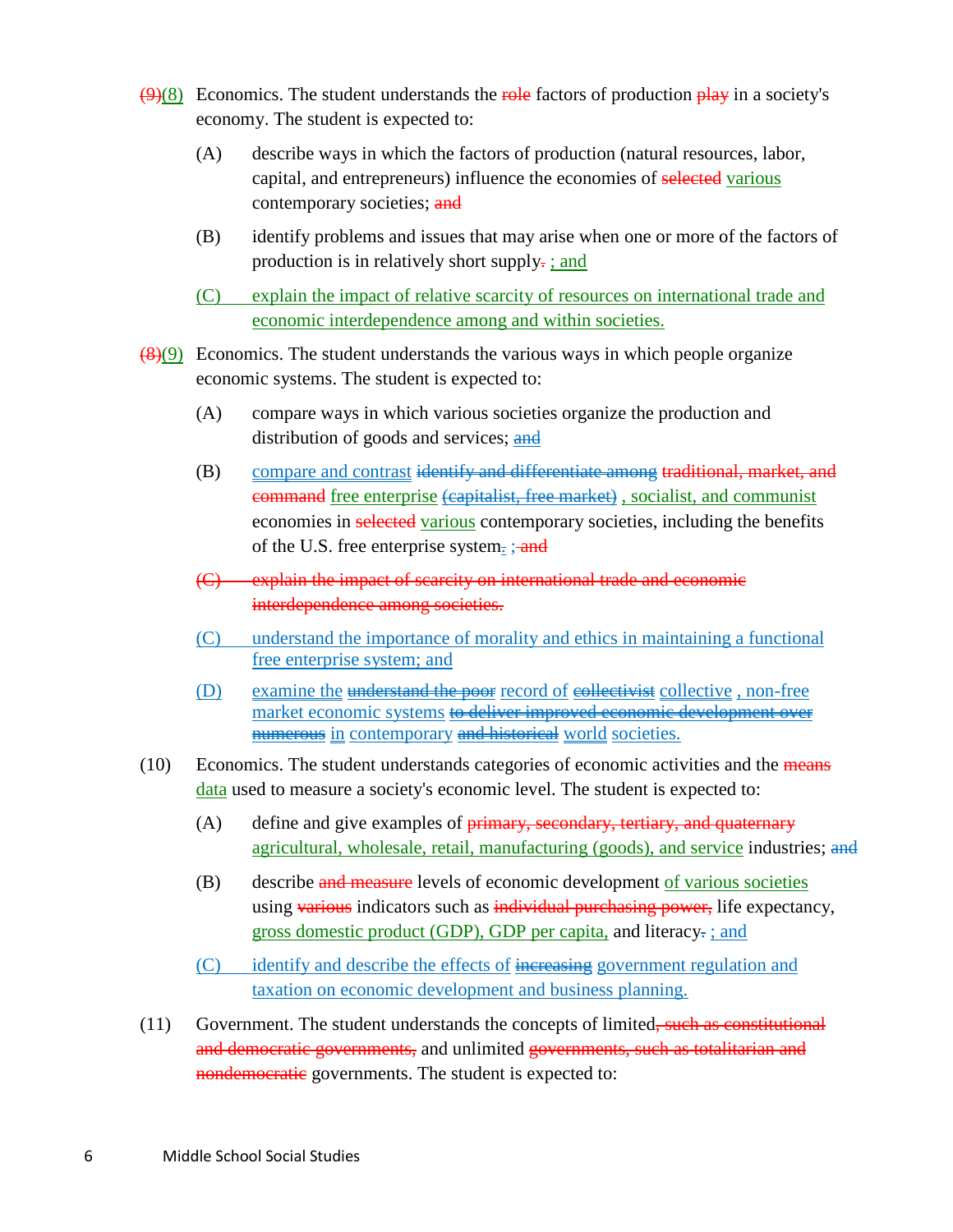- (A) identify and describe characteristics examples of limited and unlimited governments such as constitutional (limited) and totalitarian (unlimited); and
- (B) identify examples of limited and unlimited governments;
- $(D)(B)$  compare the characteristics of limited and unlimited governments;
- (C) identify reasons for limiting the power of government; and
- (D) review the record of human rights abuses of limited or unlimited governments such as the oppression of Christians in Sudan.
- (12) Government. The student understands alternative various ways of in which people organizing organize governments. The student is expected to:
	- (A) identify alternative ways and give examples of organizing governments such as <u>with</u> rule by one, few, or many;
	- (B) identify examples of governments with rule by one, few, or many;
	- (B) compare ways in which various societies such as China, Germany, India, and Russia organize government and how they function; and
	- (C) identify historical origins of democratic forms of government such as Ancient Greece. <del>; and</del>
	- (D) compare how governments function in selected world societies such as China, Germany, India, and Russia.
- (13) Citizenship. The student understands that the nature of citizenship varies among societies. The student is expected to:
	- (A) describe roles and responsibilities of citizens in selected various contemporary societies, including the United States;
	- (B) explain how opportunities for citizens to participate in and influence the political process vary among selected various contemporary societies; and
	- (C) compare the role of citizens in the United States with the role of citizens from selected various democratic and nondemocratic contemporary societies with representative and nonrepresentative governments .
- (14) Citizenship. The student understands the relationship among individual rights, responsibilities, *duties*, and freedoms in democratic societies with representative governments. The student is expected to:
	- (A) identify and explain the duty importance of voluntary civic participation in democratic societies with representative governments; and
	- (B) explain relationships among rights, and responsibilities, and duties in democratic societies with representative governments. ; and
	- (C) identify reasons for limiting the power of government in a democratic society.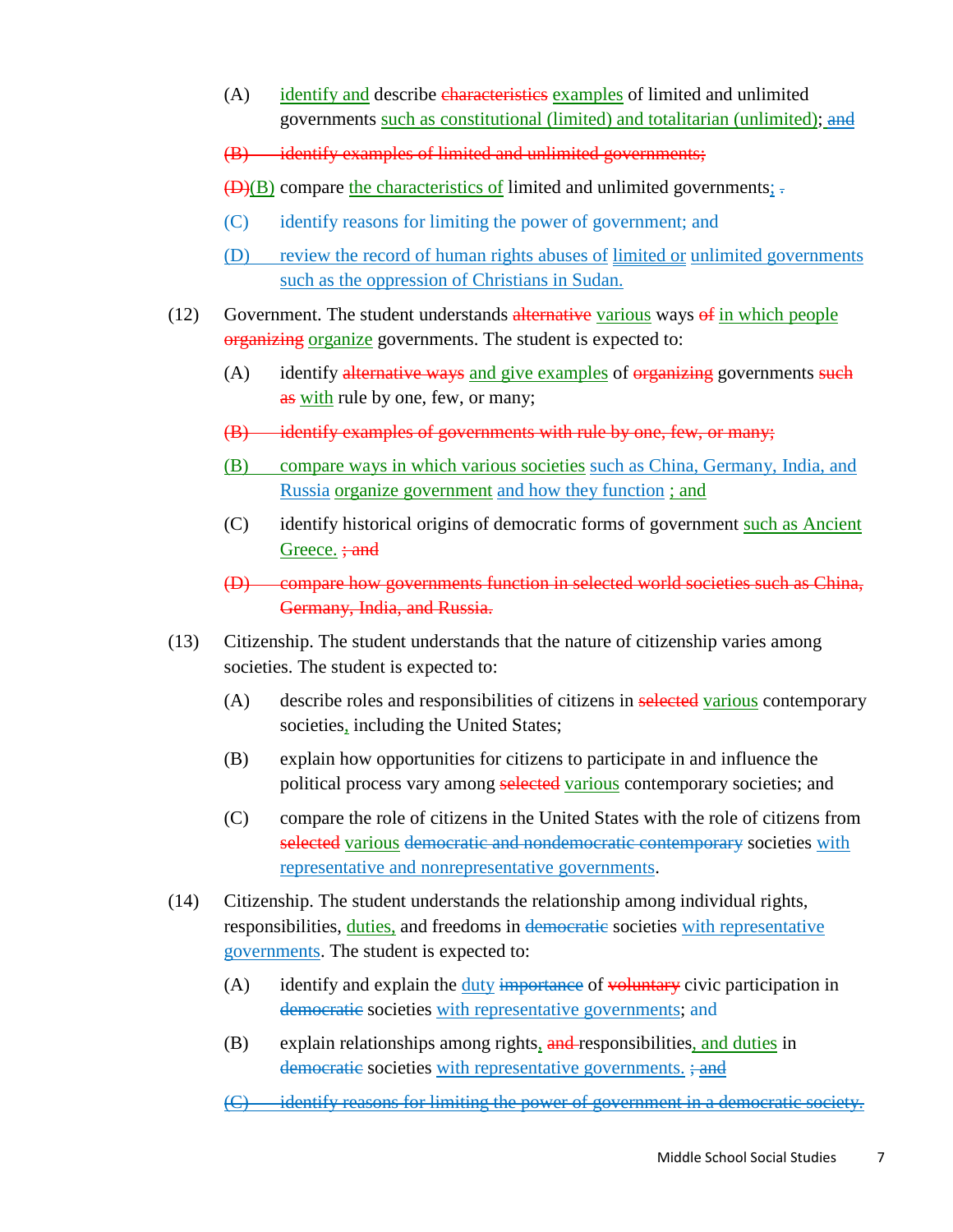- (15) Culture. The student understands the similarities and differences within and among cultures in different various world societies. The student is expected to:
	- (A) define the concepts of culture and the common traits that unify a culture region;
	- (B) identify and describe common some traits that define cultures;
	- (C) define a multicultural society and consider both the positive and negative qualities of multiculturalism;
	- (D) analyze the experiences and evaluate the contributions of diverse groups to multicultural societies;
	- (C)(E) analyze the similarities and differences among selected various world societies; and
	- (D)(F) identify and explain examples of conflict and cooperation between and among cultures within selected societies such as Belgium, Canada, and Rwanda.
- (16) Culture. The student understands that certain institutions are basic to all societies have basic institutions in common even though the, but characteristics of these institutions may *differ* vary from one society to another. The student is expected to:
	- (A) identify institutions basic to all societies, including government, economic, educational, and religious institutions; and
	- (B) compare characteristics of institutions in selected various contemporary societies; and
	- (C) analyze the efforts and activities institutions use to sustain themselves over time such as the development of an informed citizenry through eompulsory education and the use of monumental architecture by religious institutions.
- (17) Culture. The student understands relationships that exist among world cultures. The student is expected to:
	- (A) explain aspects that link or separate cultures and societies;
	- (A) identify and describe how culture traits such as trade, travel, and war spread;
	- (B) explain the impact of political boundaries that cut across culture regions
	- (B) identify and describe factors that influence cultural change such as improved communication, transportation, and economic development;
	- (C) analyze how culture traits spread;
	- (C) evaluate the impact of improved communication technology among cultures;
	- (D) explain why cultures borrow from each other;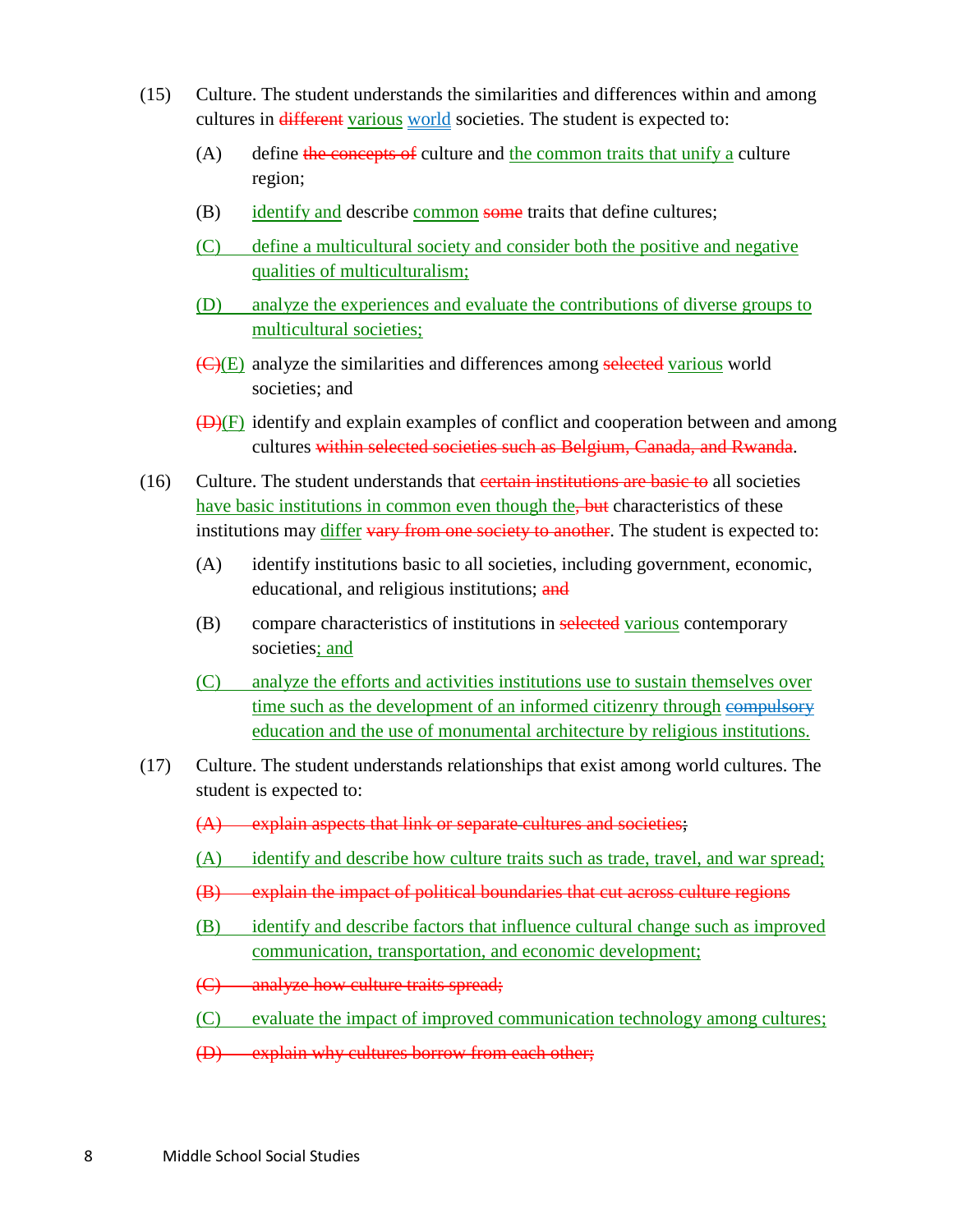- (D) identify and define the impact of cultural diffusion on individuals and world societies; and
- (E) evaluate how cultural borrowing affects world cultures;
- (E) identify examples of positive and negative effects of cultural diffusion.
- (F) evaluate the consequences of improved communication among cultures.
- (18) Culture. The student understands the relationship that exists between artistic, creative, and literary expressions and the societies that produce them the arts and the societies in which they are produced. The student is expected to:
	- (A) explain the relationships that exist between societies and their architecture, art, music, and literature;
	- (B) relate ways in which contemporary expressions of culture have been influenced by the past;
	- (C) describe ways in which societal contemporary issues influence creative expressions; and
	- (D) identify examples of art, music, and literature that have transcended the boundaries of societies and convey universal themes such as religion, justice, and the passage of time.
- (19) Culture. The student understands the relationships among religion, philosophy, and culture. The student is expected to:
	- (A) explain the relationship among religious ideas, philosophical ideas, and cultures; and
	- (B) explain the significance of religious holidays and observances such as Christmas, and Easter, Ramadan, the annual hajj, and Yom Kippur, and Rosh Hashanah, Diwali, and Vaisakhi in selected various contemporary societies.
- (20) Science, technology, and society. The student understands the relationships among the influences of science and technology and political, economic, and social issues and events on contemporary societies. The student is expected to:
	- (A) give examples of scientific discoveries and technological innovations, including the roles of scientists and inventors, that have transcended the boundaries of societies and have shaped the world that have influenced contemporary societies;
	- (B) explain how resources, belief systems, economic factors, and political decisions have affected the use of technology from place to place, culture to culture, and society to society; and
	- (C) make predictions about future social, political, economic, cultural, and environmental consequences impacts that may result from future scientific discoveries and technological innovations.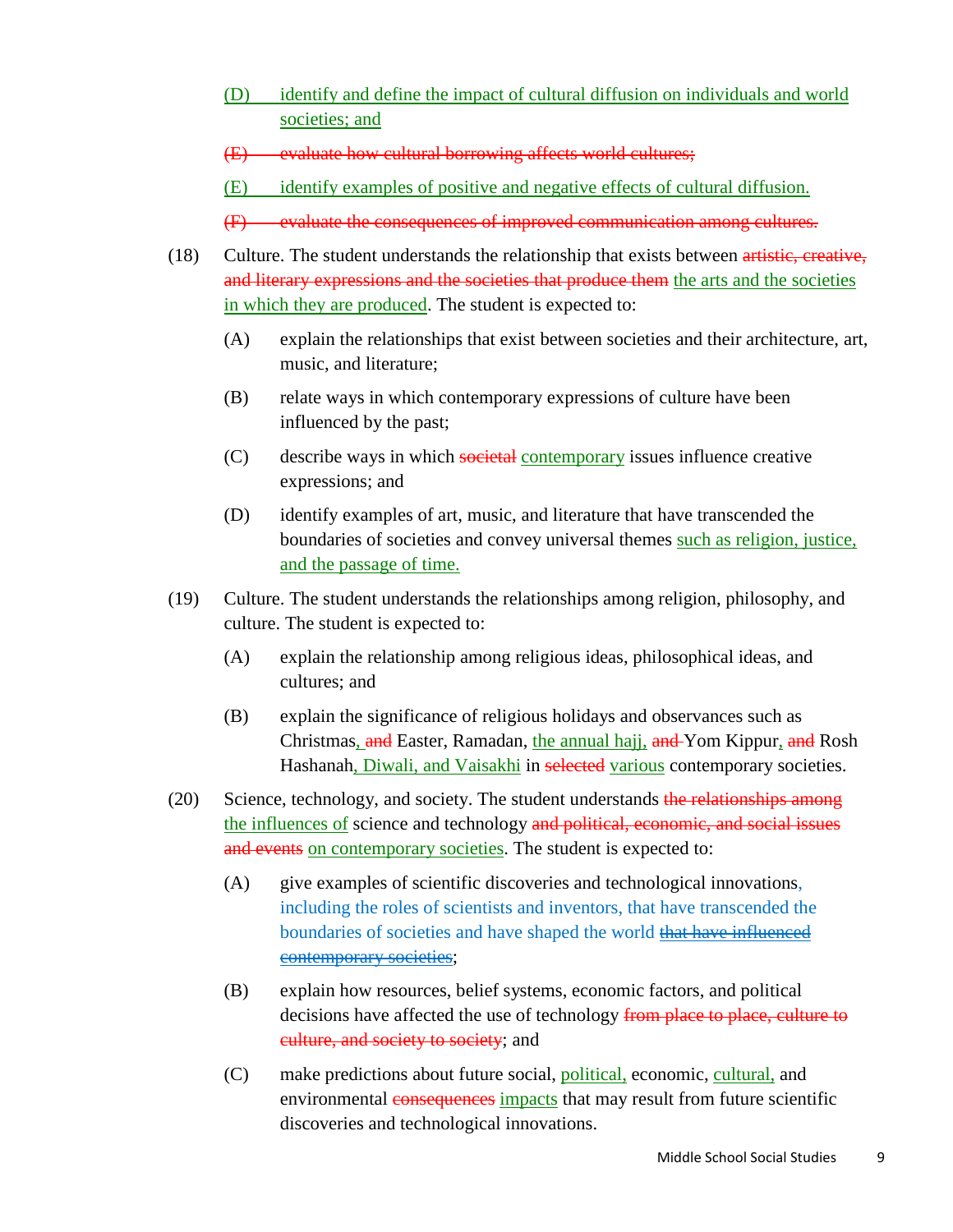- (21) Social studies skills. The student applies critical-thinking skills to organize and use information acquired through established research methodologies from a variety of valid sources, including electronic technology. The student is expected to:
	- (A) differentiate between, locate, and use valid primary and secondary sources such as computer software; interviews; biographies; oral, print, and visual material; and artifacts to acquire information about selected various world cultures;
	- (B) analyze information by sequencing, categorizing, identifying cause-and-effect relationships, comparing, contrasting, finding the main idea, summarizing, making generalizations and predictions, and drawing inferences and conclusions;
	- (C) organize and interpret information from outlines, reports, databases, and visuals, including graphs, charts, timelines, and maps;
	- (D) identify different points of view about an issue or current topic;
	- (E) identify the elements of frame of reference that influenced participants in an event; and
	- (F) use appropriate mathematical skills to interpret social studies information such as maps and graphs.
- (22) Social studies skills. The student communicates in written, oral, and visual forms. The student is expected to:
	- (A) use social studies terminology correctly;
	- (B) incorporate main and supporting ideas in verbal and written communication based on research;
	- (C) express ideas orally based on research and experiences;
	- (D) create written and visual material such as journal entries, reports, graphic organizers, outlines, and bibliographies based on research; and
	- (E) use standard grammar, spelling, sentence structure, and punctuation; and
	- (F) use proper citations to avoid plagiarism.
- (23) Social studies skills. The student uses problem-solving and decision-making skills, working independently and with others, in a variety of settings. The student is expected to:
	- (A) use a problem-solving process to identify a problem, gather information, list and consider options, consider advantages and disadvantages, choose and implement a solution, and evaluate the effectiveness of the solution; and
	- (B) use a decision-making process to identify a situation that requires a decision, gather information, identify options, predict consequences, and take action to implement a decision.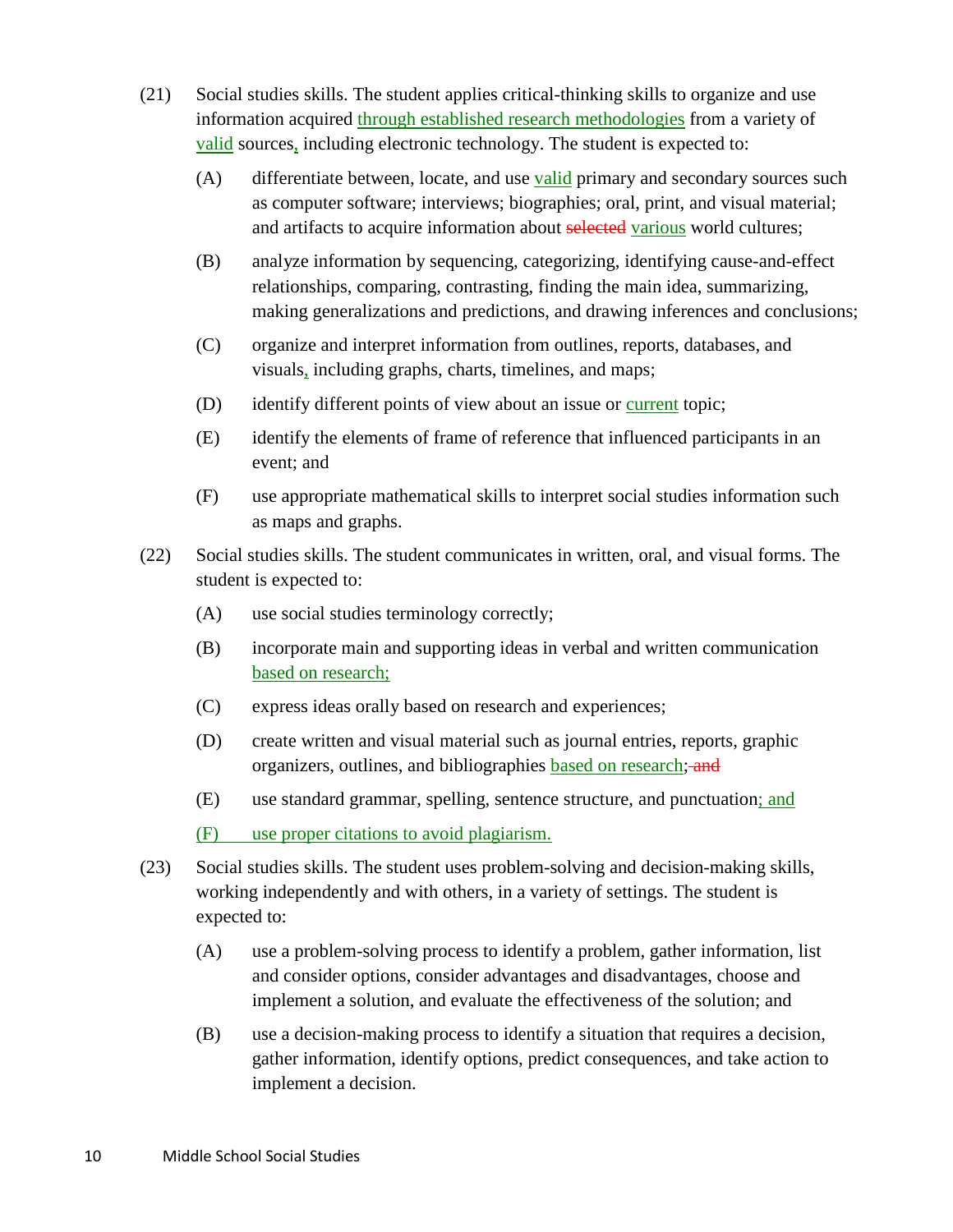#### **§113.2319. Social Studies, Grade 7, Beginning with School Year 2011-2012.**

- (a) Introduction.
	- (1) In Grade 7, students study the history of Texas from early times to the present. Content is presented with more depth and breadth than in Grade 4. Students examine the full scope of Texas history, including the cultures of Native-Americans living in Texas prior to European exploration and the eras of mission-building, colonization, revolution, republic, and statehood Natural Texas and its People; Age of Contact; Spanish Colonial; Mexican National; Revolution and Republic; Early Statehood; Texas in the Civil War and Reconstruction; Cotton, Cattle and Railroads; Age of Oil; Texas in the Great Depression and World War II; Civil Rights and Conservatism; and Contemporary Texas eras. The focus in each era is on key individuals, events, and issues and their impact. Students identify regions of Texas and the distribution of population within and among the regions and explain the factors that caused Texas to change from an agrarian to an urban society. Students describe the structure and functions of municipal, county, and state governments, explain the influence of the U.S. Constitution on the Texas Constitution, and examine the rights and responsibilities of Texas citizens. Students use primary and secondary sources to examine the rich and diverse cultural background of Texas as they identify the different racial and ethnic groups that settled in Texas to build a republic and then a state. Students analyze the impact of scientific discoveries and technological innovations on the development of Texas in various industries such as agricultural, energy, medical, computer, and aerospace barbed wire and the oil and gas industries on the development of Texas. Students use primary and secondary sources to acquire information about Texas.
	- (2) To support the teaching of the essential knowledge and skills, the use of a variety of rich primary and secondary source material such as biographies, and autobiographies,; novels,; speeches, letters, and diaries, and poetry, songs, and artworks images is encouraged. Various selections may be used may include such as Cabeza de Vaca's written account, Spanish census records, Father Miguel Hidalgo y Costilla's speech on independence, a biography of Barbara Jordan or Lorenzo de Zavala, and William B. Travis' letter "To the People of Texas and All Americans in the World," Mary Maverick's letters, Texas Civil War images, artwork by Elizabet Ney, 19th century railroad maps, Spindletop photos, World War II oral histories, a biography of Barbara Jordan, and political cartoons. Motivating resources are also available from museums, historical sites, presidential libraries, and local and state preservation societies.
	- (3) The eight strands of the essential knowledge and skills for social studies are intended to be integrated for instructional purposes with the history and geography strands establishing a sense of time and a sense of place. Skills listed in the geography and social studies skills strands in subsection (b) of this section should be incorporated into the teaching of all essential knowledge and skills for social studies. A greater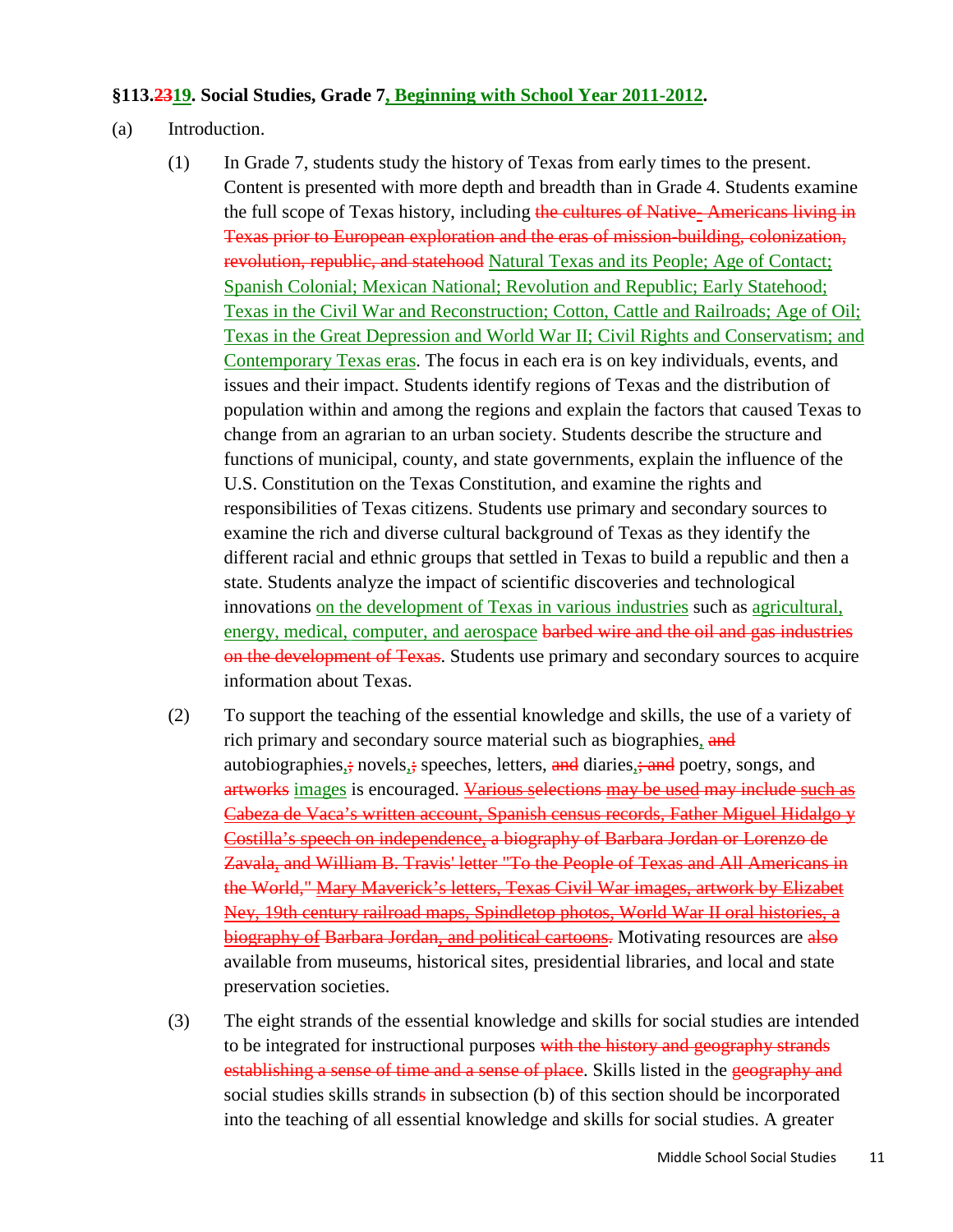depth of understanding of complex content material can be attained when integrated social studies content from the various disciplines and critical-thinking skills are taught together. Statements that contain the word "including" reference content that must be mastered, while those containing the phrase "such as" are intended as possible illustrative examples.

- (5) Students identify the role of the U.S. free enterprise system within the parameters of this course and understand that this system may also be referenced as capitalism or the free market system.
- $(4)(5)$  Throughout social studies in Kindergarten-Grade 12, students build a foundation in history; geography; economics; government; citizenship; culture; science, technology, and society; and social studies skills. The content, as appropriate for the grade level or course, enables students to understand the importance of patriotism, function in a free enterprise society, and appreciate the basic democratic values of our state and nation as referenced in the Texas Education Code (TEC), §28.002(h).
- (6) Students understand that a constitutional republic is a representative form of government whose representatives derive their authority from the consent of the governed, serve for an established tenure, and are sworn to uphold the constitution.

(5)(6)(7) State and federal laws mandate a variety of celebrations and observances, including Celebrate Freedom Week.

- (A) Each social studies class shall include, during Celebrate Freedom Week as provided under TEC, §29.907, or during another full school week as determined by the board of trustees of a school district, appropriate instruction concerning the intent, meaning, and importance of the Declaration of Independence and the U.S. Constitution, including the Bill of Rights, in their historical contexts. The study of the Declaration of Independence must include the study of the relationship of the ideas expressed in that document to subsequent American history, including the relationship of its ideas to the rich diversity of our people as a nation of immigrants, the American Revolution, the formulation of the U.S. Constitution, and the abolitionist movement, which led to the Emancipation Proclamation and the women's suffrage movement.
- (B) Each school district shall require that, during Celebrate Freedom Week or other week of instruction prescribed under subparagraph (A) of this paragraph, students in Grades 3-12 study and recite the following text: "We hold these Truths to be self-evident, that all Men are created equal, that they are endowed by their Creator with certain unalienable Rights, that among these are Life, Liberty and the Pursuit of Happiness--That to secure these Rights, Governments are instituted among Men, deriving their just Powers from the Consent of the Governed."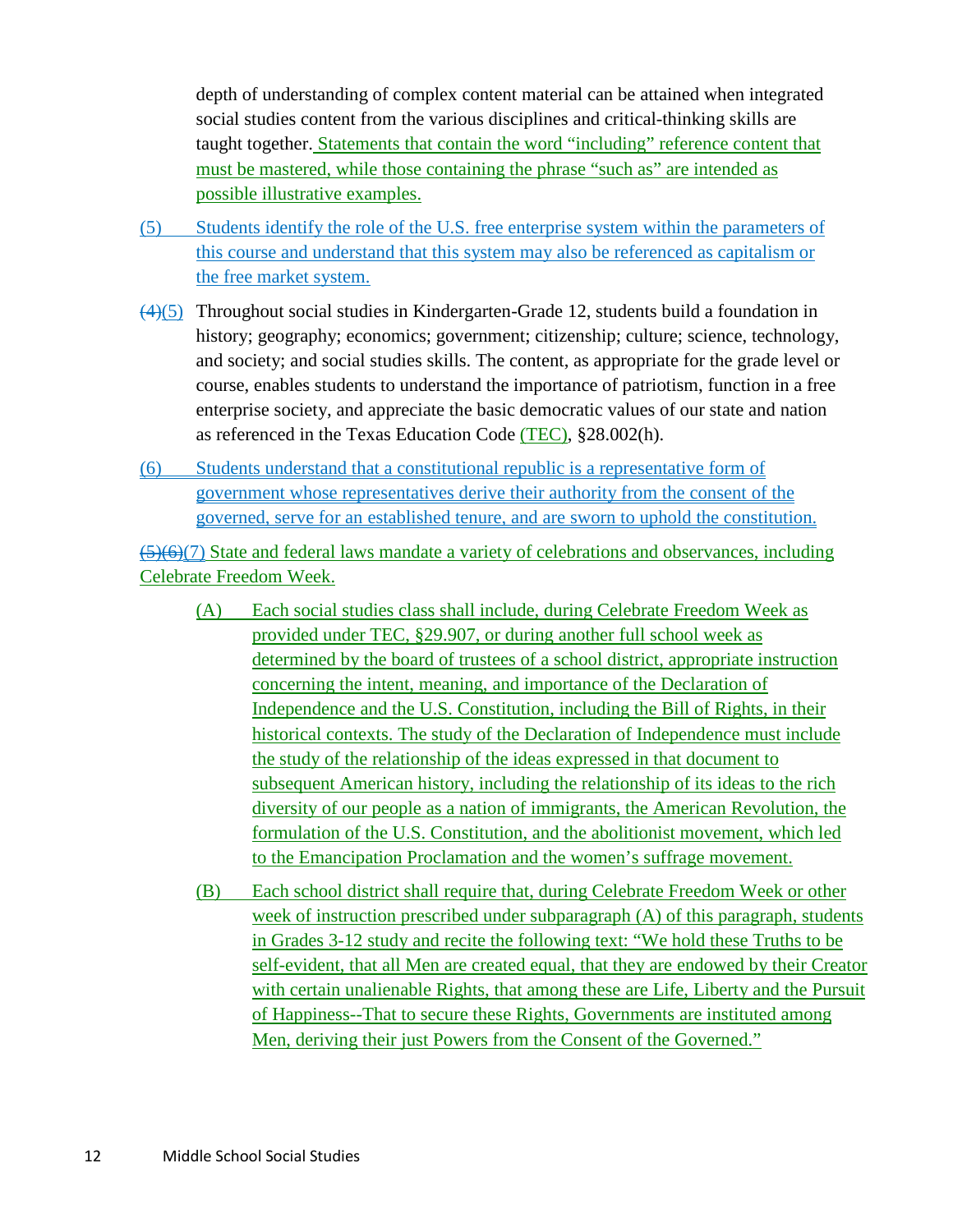- (8) Students identify and discuss how the actions of U.S. citizens and the local, state, and federal governments have either met or failed to meet the ideals espoused in the founding documents.
- (b) Knowledge and skills.
	- (1) History. The student understands traditional historical points of reference in Texas history. The student is expected to:
		- (A) identify the major eras in Texas history,  $\frac{and}{in}$  describe their defining characteristics, and explain why historians divide the past into eras, including Natural Texas and its People; Age of Contact; Spanish Colonial; Mexican National; Revolution and Republic; Early Statehood; Texas in the Civil War and Reconstruction; Cotton, Cattle and Railroads; Age of Oil; Texas in the Great Depression and World War II; Civil Rights and Conservatism; and Contemporary Texas;
		- (B) apply absolute and relative chronology through the sequencing of significant individuals, events, and time periods; and
		- (C) explain the significance of the following dates: 1519, mapping of the Texas coast and first mainland Spanish settlement; 1718, founding of San Antonio; 1821, independence from Spain; 1836, Texas independence; 1845, annexation; and 1861, Civil War begins; 1876, adoption of current state constitution; and 1901, discovery of oil at Spindletop.
	- (2) History. The student understands how individuals, events, and issues prior to the Texas Revolution through the Mexican National Era shaped the history of Texas. The student is expected to:
		- (A) compare the cultures of Native Americans Indians in Texas prior to European colonization, such as Gulf, Plains, Puebloan, and Southeastern;
		- (B) identify important individuals, events, and issues related to European exploration and colonization of Texas, including the establishment of Catholic missions such as Alonso Álvarez de Pineda, Álvar Núñez Cabeza de Vaca and his writings, the search for gold, and the conflicting territorial claims between France and Spain;
		- (C) identify important events and issues related to European colonization of Texas, including the establishment of Catholic missions, towns, and ranches, and individuals such as Fray Damián Massanet, José de Escandón, Antonio Margil de Jesús, and Francisco Hidalgo;
		- (D) identify the impact of the Mexican federal Constitution of 1824 on events in individuals, issues , and events related to Mexico becoming an independent nation and its impact on Texas , including such as Texas involvement in the fight for independence, José Gutiérrez de Lara, the Battle of Medina, the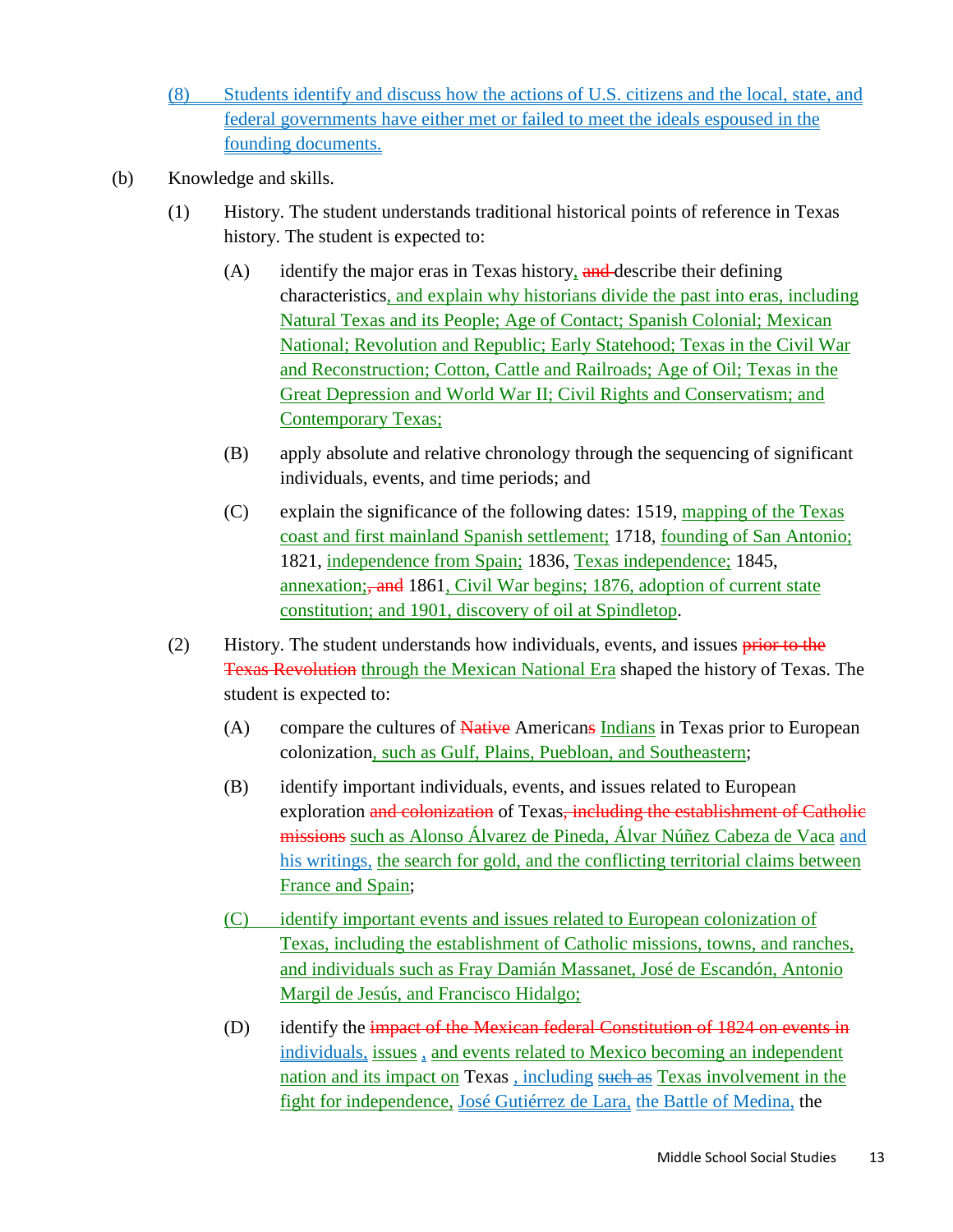Mexican Ffederal Constitution of 1824, the merger of Texas and Coahuila as a state, the State Colonization Law of 1825, and slavery;

- $\overline{(C)(E)}$  identify the contributions of significant individuals, including Moses Austin, Stephen F. Austin, and Juan Erasmo Seguín, José Gutiérrez de Lara, Martín De Leon, and Green DeWitt, during the Mexican settlement colonization of Texas; and
- (E) trace the development of events that led to the Texas Revolution, including the Law of April 6, 1830, the Turtle Bayou Resolutions, and the arrest of Stephen F. Austin; and
- (F) contrast Spanish, Mexican, and Anglo purposes for and methods of settlement in Texas.
- (3) History. The student understands how individuals, events, and issues related to the Texas Revolution shaped the history of Texas. The student is expected to:
	- $\left(\frac{2}{\sqrt{E}}\right)$ (A) trace the development of events that led to the Texas Revolution, including the Fredonian Rebellion, the Mier y Terán Report, the Law of April 6, 1830, the Turtle Bayou Resolutions, and the arrest of Stephen F. Austin;
	- $(A)(B)$  explain the roles played by significant individuals during the Texas Revolution, including George Childress, Lorenzo de Zavala, James Fannin, Sam Houston, Antonio López de Santa Anna, Juan N. Seguín, and William B. Travis; and
	- $(B)(C)$  explain the issues surrounding significant events of the Texas Revolution, including the Bbattle of Gonzales, William B. Travis's letter "To the people of Texas and All Americans in the World," the siege of the Alamo and the 189 heroes all the heroic defenders who gave their lives there, the Constitutional Ceonvention of 1836, Fannin's surrender at Goliad, and the Bbattle of San Jacinto; and
	- (D) explain how the establishment of the Republic of Texas victory at the Battle of San Jacinto brought civil, political, and religious freedom to Texas.
- (4) History. The student understands how individuals, events, and issues shaped the history of the Republic of Texas and early Texas statehood. The student is expected to:
	- (A) identify individuals, events, and issues during the administrations of Republic of Texas Presidents Houston, Lamar, and Jones , including the Texas Navy, such as and early Texas statehood, including annexation, Sam Houston, Anson Jones, Mirabeau B. Lamar, problems of the Republic of Texas, the Texas Rangers, Edwin W. Moore, Jack Coffee Hays, Chief Bowles, William Goyens, Mary Maverick, José Antonio Navarro, the Cordova Rebellion, the Council House Fight, the Santa Fe Expedition, the Texas Navy, public debt,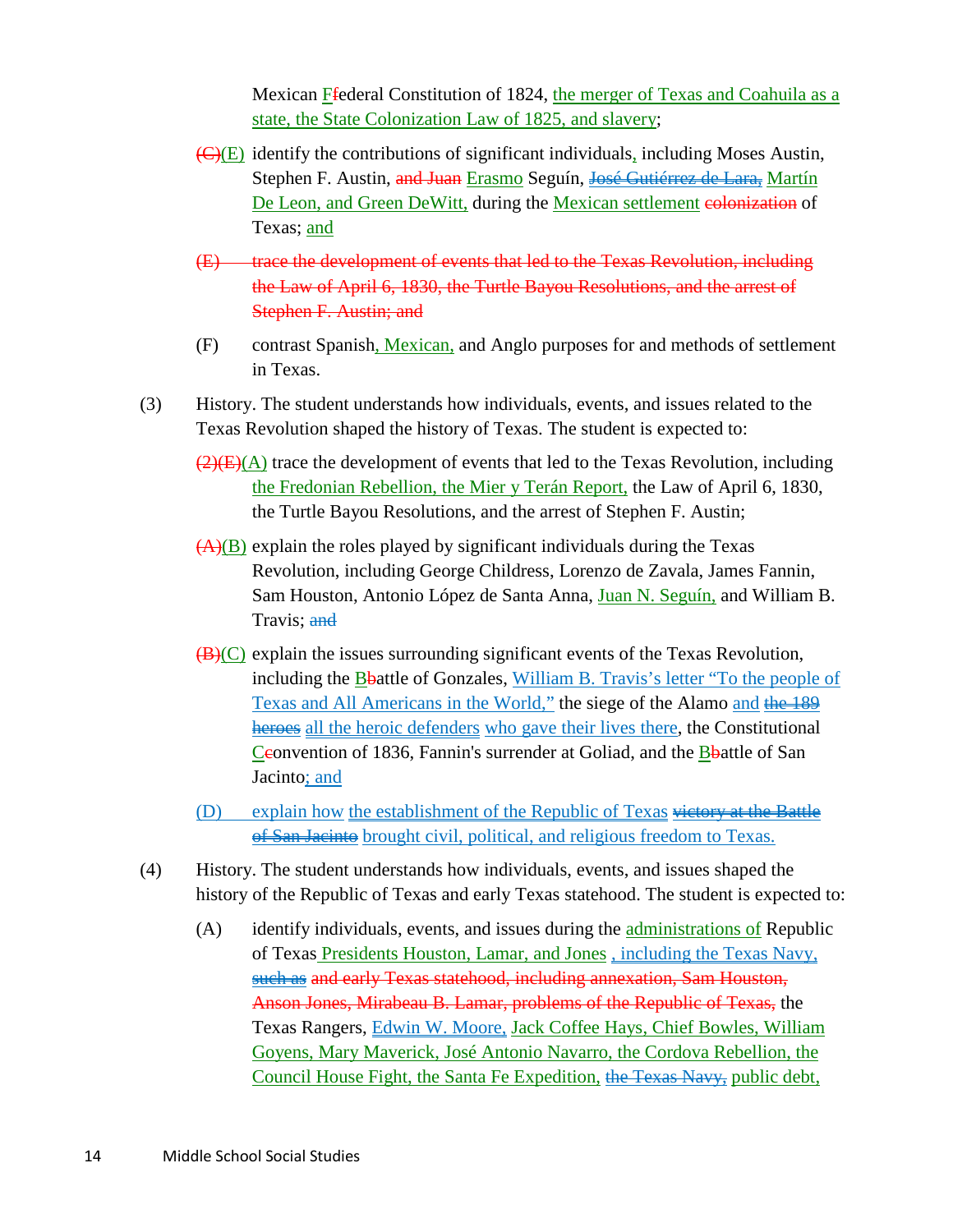and the roles of racial and ethnic groups; the Mexican War, and the Treaty of Guadalupe-Hidalgo; and

- (B) describe the development and history of the Texas Navy;
- $(B)$ ( $\ominus$ ) analyze the causes of and events leading to Texas statehood. annexation; and
- (C)(D) identify individuals, events, and issues during early Texas statehood, including the U.S.-Mexican War, the Treaty of Guadalupe-Hidalgo, population growth, and the Compromise of 1850.
- (5) History. The student understands how events and issues shaped the history of Texas during the Civil War and Reconstruction. The student is expected to:
	- (A) explain reasons for the involvement of Texas in the Civil War such as states' rights, slavery, sectionalism, and tariffs; and
	- (B) analyze the political, economic, and social effects of the Civil War and Reconstruction in Texas $\frac{1}{2}$ ; and
	- (C) identify significant individuals and events concerning Texas and the Civil War such as John Bell Hood, John Reagan, Francis Lubbock, Thomas Green, John Magruder, and the Battle of Galveston, the Battle of Sabine Pass, and the Battle of Palmito Ranch.
- (6) History. The student understands how individuals, events, and issues shaped the history of Texas from Reconstruction through the beginning of the 20th century. The student is expected to:
	- (A) identify significant individuals, events, and issues from Reconstruction through the beginning of the 20th century, including the factors leading to the expansion of the Texas frontier, the effects of westward expansion on Native Americans Indians, the development of the cattle industry from its Spanish beginnings, the myth and realities of the cowboy way of life, the effects of the growth of railroads, the buffalo soldiers, James Hogg, Cynthia and Quanah Parker; and Spindletop; and
	- (B) identify significant individuals, events, and issues from Reconstruction through the beginning of the 20th century, including the development of the cattle industry from its Spanish beginnings, and the myths and realities of the cowboy way of life;
	- (C) identify significant individuals, events, and issues from Reconstruction through the beginning of the 20th century, including the effects of the growth of railroads and the contributions of James Hogg; and
	- $(\overline{B})(D)$  explain the political, economic, and social impact of the eattle and oil industries agricultural industry and the development of West Texas resulting from the close of the frontier.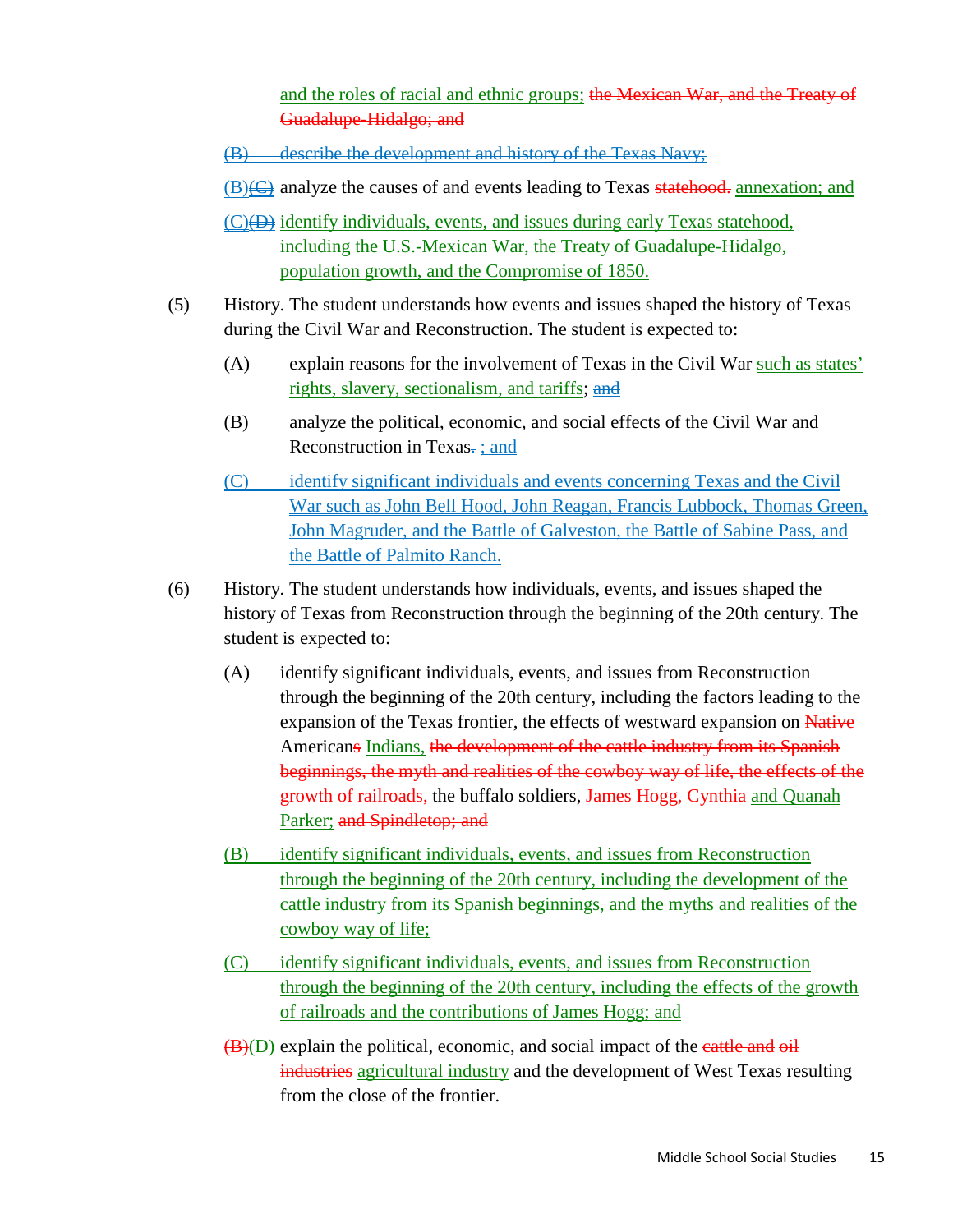- (7) History. The student understands how individuals, events, and issues shaped the history of Texas during the 20th century and early 21st centuries. The student is expected to:
	- (A) explain the political, economic, and social impact of the oil industry on the industrialization of Texas;
	- (A)(B) define and trace the impact of "boom and bust" and trace the "boom-and-bust" cycles of leading Texas industries throughout the 20th century, and early 21st centuries including such as farming, oil and gas production, cotton, eattle ranching, real estate, and banking, and computer technology;
	- (B)(C) describe and compare the impact of evaluate the Progressive and other reform movements in Texas in the 19th and 20th centuries such as the Populists, women's suffrage, agrarian groups, labor unions, and the evangelical movement of the late 20th century;
	- $\left(\frac{C}{D}\right)$  describe and compare trace the civil rights and equal rights movements of various groups in Texas in the 20th century and identify key leaders in these movements, including James L. Farmer Jr., Hector P. Garcia, Oveta Culp Hobby, and Lyndon B. Johnson, the League of United Latin American Citizens (LULAC), Jane McCallum, and Lulu Belle Madison White;
	- $(D)(E)$  analyze the political, economic, and social impact of major wars events, including World War I, the Great Depression, and World War II, on the history of Texas; and
	- $(E)(F)$  analyze the political, economic, and social impact of major events in the latter half of the 20th and early 21st centuries such as major conflicts, the emergence of a two-party system, political and economic controversies, immigration, and migration trace the emergence of the two-party system in Texas during the second half of the 20th century.
- (8) Geography. The student uses geographic tools to collect, analyze, and interpret data. The student is expected to:
	- (A) create and interpret thematic maps, graphs, charts, models, and databases representing various aspects of Texas during the 19th, and 20th, and 21st centuries; and
	- (B) analyze and interpret pose and answer questions about geographic distributions and patterns in Texas during the 19th, and 20th, and 21st centuries.
- (9) Geography. The student understands the location and characteristics of places and regions of Texas. The student is expected to:
	- (A) locate the Mountains and Basins, Great Plains, North Central Plains, and Coastal Plains places and regions and places of importance in Texas during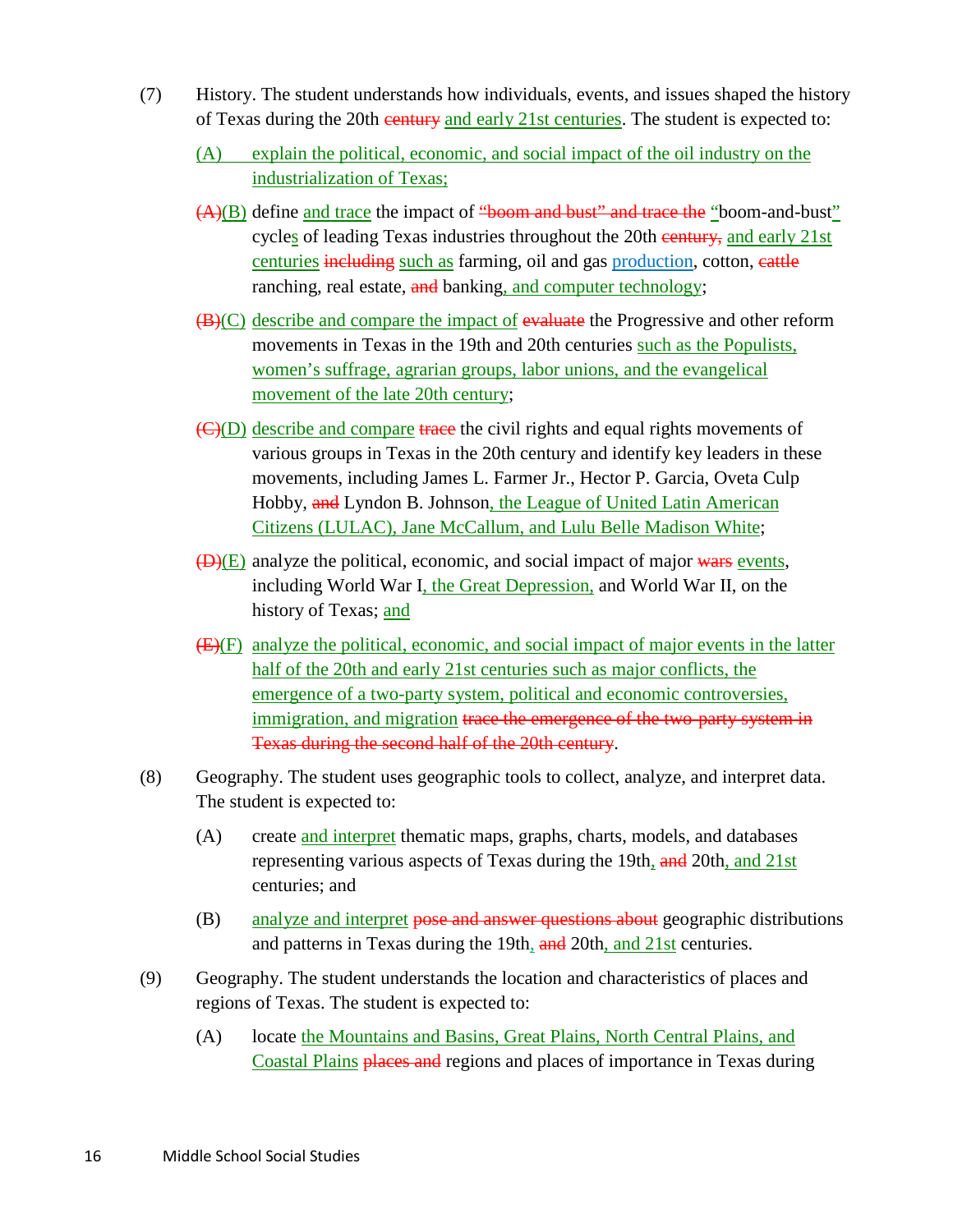the 19th, and 20th, and 21st centuries such as major cities, rivers, natural and historic landmarks, political and cultural regions, and local points of interest;

- (B) compare places and regions of Texas in terms of physical and human characteristics; and
- (C) analyze the effects of physical and human factors such as climate, weather, landforms, irrigation, transportation, and communication on major events in Texas.
- (10) Geography. The student understands the effects of the interaction between humans and the environment in Texas during the 19th, and 20th, and 21st centuries. The student is expected to:
	- (A) identify ways in which Texans have adapted to and modified the environment and analyze the **benefits and** positive and negative consequences of the modifications; and
	- (B) explain ways in which geographic factors such as the Galveston Hurricane of 1900, the Dust Bowl, limited water resources, and alternative energy sources have affected the political, economic, and social development of Texas.
- (11) Geography. The student understands the characteristics, distribution, and migration of population in Texas in the 19th, and 20th, and 21st centuries. The student is expected to:
	- (A) analyze why immigrant groups came to Texas and where they settled;
	- (B) analyze how immigration and migration to Texas in the 19th, and 20th, and 21st centuries have influenced Texas;
	- (C) analyze the effects of the changing population distribution and growth in Texas during the 20th and 21st centuryies and the additional need for education, health care, and transportation; and
	- (D) describe the structure of the population of Texas using demographic concepts such as growth rate and age distribution.
- (12) Economics. The student understands the factors that caused Texas to change from an agrarian to an urban society. The student is expected to:
	- (A) explain economic factors that led to the urbanization of Texas;
	- (B) trace the development of major industries that contributed to the urbanization of Texas such as transportation, oil and gas, and manufacturing; and
	- (C) explain the changes in the types of jobs and occupations that have resulted from the urbanization of Texas.
- (13) Economics. The student understands the interdependence of the Texas economy with the United States and the world. The student is expected to: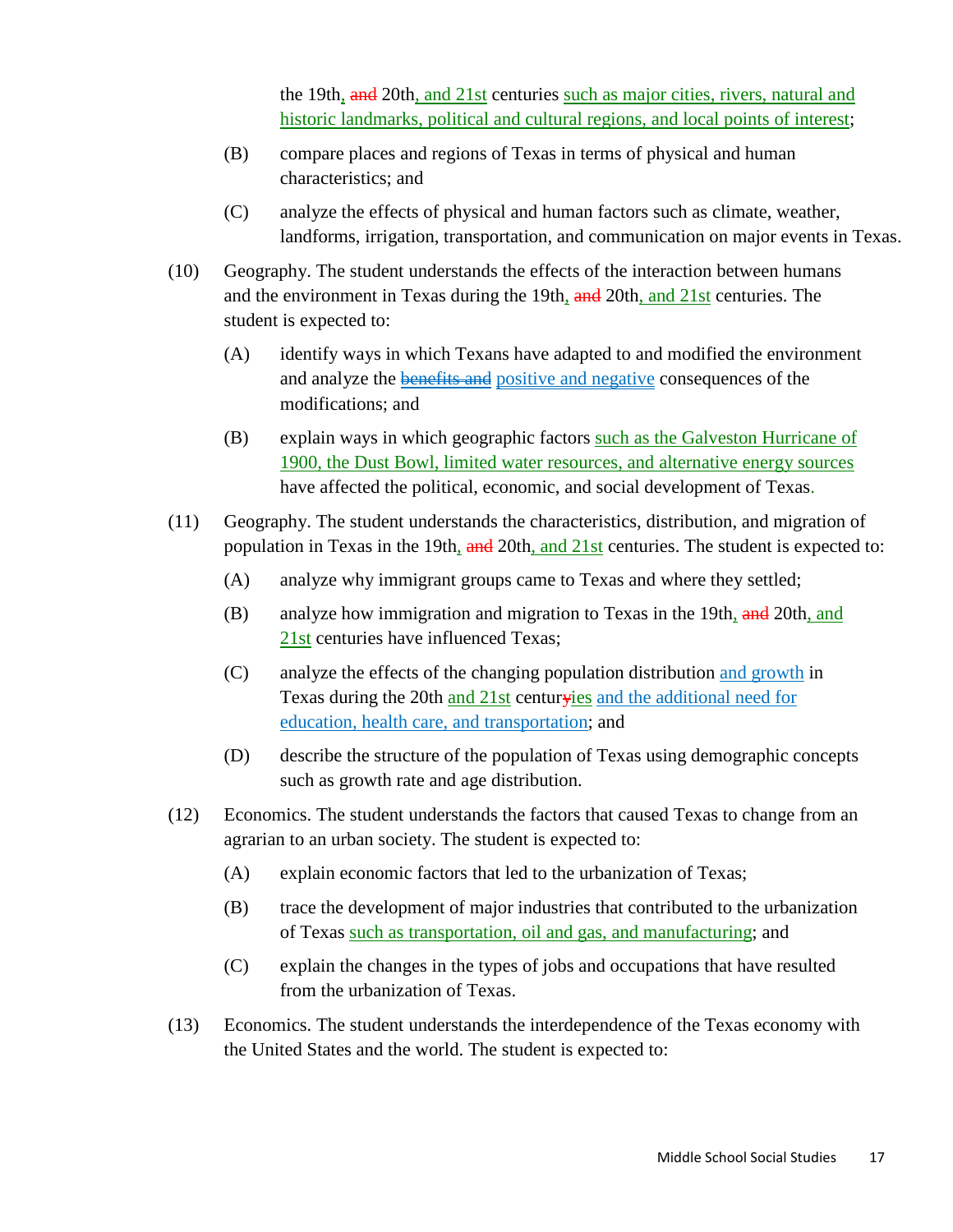- (A) analyze the impact of national and international markets and events on the production of goods and services in Texas such as agriculture, oil and gas, and computer technology;
- (B) analyze the impact of economic phenomena concepts within the free enterprise (capitalist, free market) system such as supply and demand, profit, government regulation, and world competition on the economy of Texas; and
- (C) analyze the impact of significant industries in Texas such as oil and gas, aerospace, and medical, and computer technologyies on local, national, and international markets.
- (14) Government. The student understands the basic principles reflected in the Texas Constitution. The student is expected to:
	- (A) identify how the Texas Constitution reflects the principles of limited government, republicanism, checks and balances, federalism, separation of powers, popular sovereignty, and individual rights; and
	- (B) compare the principles and concepts of the Texas Constitution to the U.S. Constitution, including the Texas and U.S. Bill of Rights identify the influence of ideas from the U.S. Constitution on the Texas Constitution.
- (15) Government. The student understands the structure and functions of government created by the Texas Constitution. The student is expected to:
	- (A) describe the structure and functions of government at municipal, county, and state levels;
	- (B) identify major sources of revenue for state and local governments such as property tax, sales tax, and fees; and
	- (C) describe the structure, funding, and governance of Texas public education, including local property taxes, bond issues, and state and federal funding supported by state and federal taxpayers.
- (16) Citizenship. The student understands the rights and responsibilities of Texas citizens in a democratic society. The student is expected to:

 $(\mathbf{B})(\mathbf{A})$  identify civic responsibilities rights of Texas citizens; and

(A)(B) explain and analyze civic responsibilities of Texas citizens and the importance of civic participation. summarize the rights guaranteed in the Texas Bill of Rights; and

- (17) Citizenship. The student understands the importance of the expression of different points of view in a democratic society. The student is expected to:
	- (A) identify different points of view of political parties and interest groups on important Texas issues, past and present;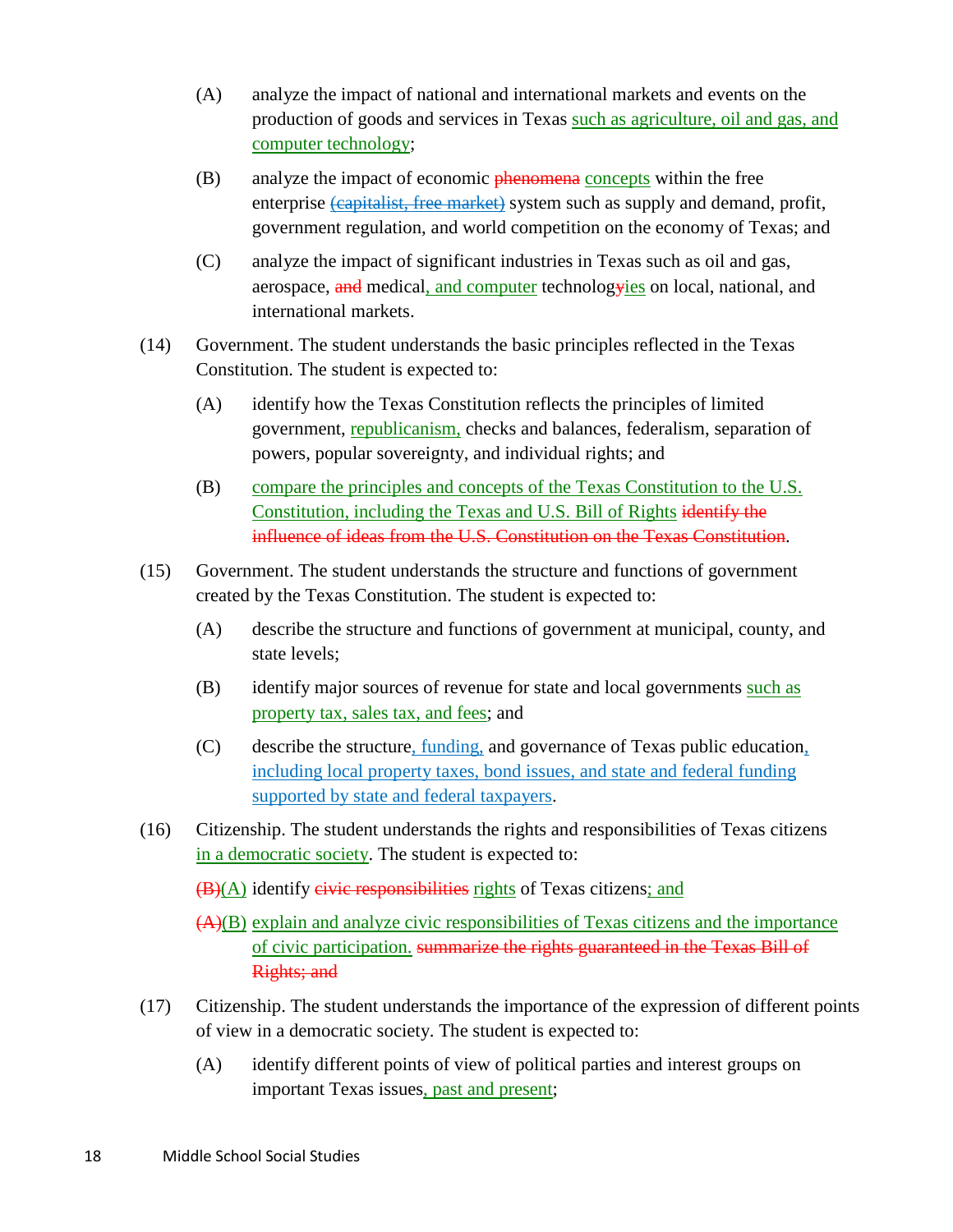- (B) describe the importance of free speech and press in a democratic society; and
- (C) express and defend a point of view on an issue of historical or contemporary interest in Texas.
- (18) Citizenship. The student understands the importance of effective leadership in a democratic society. The student is expected to:
	- (A) identify the leadership qualities of elected and appointed leaders of Texas, past and present, including Texans who have been Ppresident of the United States; and
	- $(B)$  identify analyze the contributions of Texas leaders, including such as Lawrence Sullivan "Sul" Ross, John Nance Garner ("Cactus Jack"), James A. Baker III, Henry B. González, Phil Gramm Kay Bailey Hutchison, Barbara Jordan, Raymond L. Telles, and Sam Rayburn, and Raul A. Gonzalez Jr.
- (19) Culture. The student understands the concept of diversity within unity in Texas. The student is expected to:
	- (A) explain how the diversity of Texas is reflected in a variety of cultural activities, celebrations, and performances;
	- (B) describe how people from selected various racial, ethnic, and religious groups attempt to maintain their cultural heritage while adapting to the larger Texas culture; and
	- (C) identify examples of Spanish influence and the influence of other cultures on Texas such as place names, vocabulary, religion, architecture, food, and the arts place names such as Amarillo and Río Grande and on vocabulary in Texas, including words that originated from the Spanish cattle industry; and
	- (D) identify contributions to the arts by Texans such as Roy Bedichek, Diane Gonzales Bertrand, Sandra Cisneros, J. Frank Dobie, Scott Joplin, Elizabet Ney, Amado Peña Jr., and Walter Prescott Webb, and Horton Foote, and Santa Barraza **Tex Avery.**
- (20) Science, technology, and society. The student understands the impact of scientific discoveries and technological innovations on the political, economic, and social development of Texas. The student is expected to:
	- (A) compare types and uses of technology, past and present;
	- (B) identify Texas leaders in science and technology such as Roy Bedichek, Walter Cunningham, Michael DeBakey, Denton Cooley, Benjy Brooks, Michael Dell, and C.M. "Dad" Joiner Howard Hughes Sr.;
	- (C) analyze the effects of various scientific discoveries and technological innovations on the development of Texas, such as advancements in the agricultural, energy, medical, computer, and barbed wire, the windmill, and oil, gas, and aerospace industries, on the developments of Texas;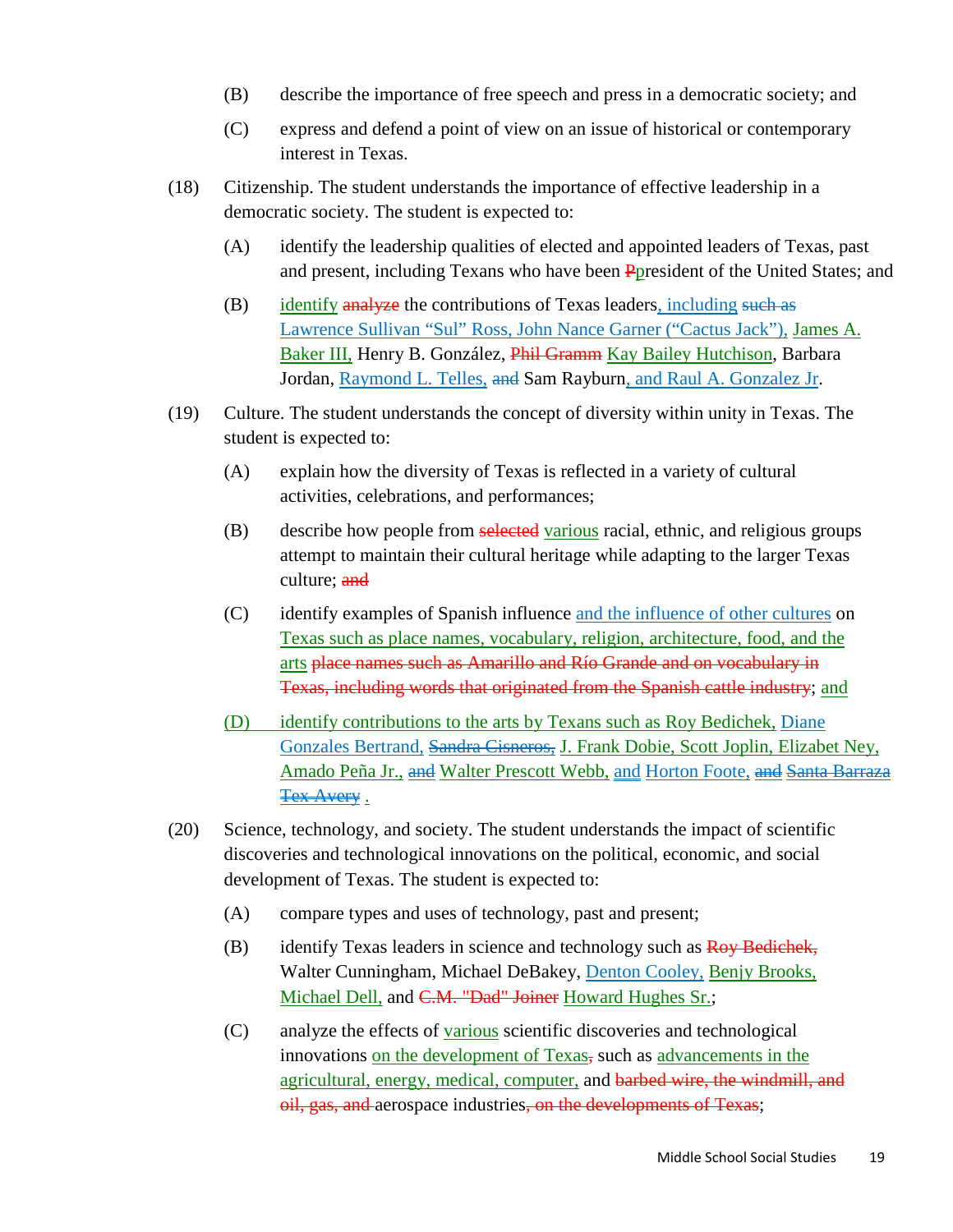- (D) evaluate the effects of scientific discoveries and technological innovations on the use of resources such as fossil fuels, water, and land; and
- (E) analyze how scientific discoveries and technological innovations have resulted in an interdependence among Texas, the United States, and the world.; and

(F) make predictions about economic, social, and environmental consequences that may result from future scientific discoveries and technological innovations.

- (21) Social studies skills. The student applies critical-thinking skills to organize and use information acquired through established research methodologies from a variety of valid sources, including electronic technology. The student is expected to:
	- (A) differentiate between, locate, and use primary and secondary sources such as computer software, databases, media and news services, biographies, interviews, and artifacts to acquire information about Texas;
	- (B) analyze information by sequencing, categorizing, identifying cause-and-effect relationships, comparing, contrasting, finding the main idea, summarizing, making generalizations and predictions, and drawing inferences and conclusions;
	- (C) organize and interpret information from outlines, reports, databases, and visuals, including graphs, charts, timelines, and maps;
	- (D) identify points of view from the historical context surrounding an event and the frame of reference that influenced the participants;
	- (E) support a point of view on a social studies issue or event;
	- (F) identify bias in written, oral, and visual material;
	- (G) evaluate the validity of a source based on language, corroboration with other sources, and information about the author; and
	- (H) use appropriate mathematical skills to interpret social studies information such as maps and graphs.
- (22) Social studies skills. The student communicates in written, oral, and visual forms. The student is expected to:
	- (A) use social studies terminology correctly;
	- (B) use standard grammar, spelling, sentence structure, and punctuation, and proper citation of sources;
	- (C) transfer information from one medium to another, including written to visual and statistical to written or visual, using computer software as appropriate; and
	- (D) create written, oral, and visual presentations of social studies information.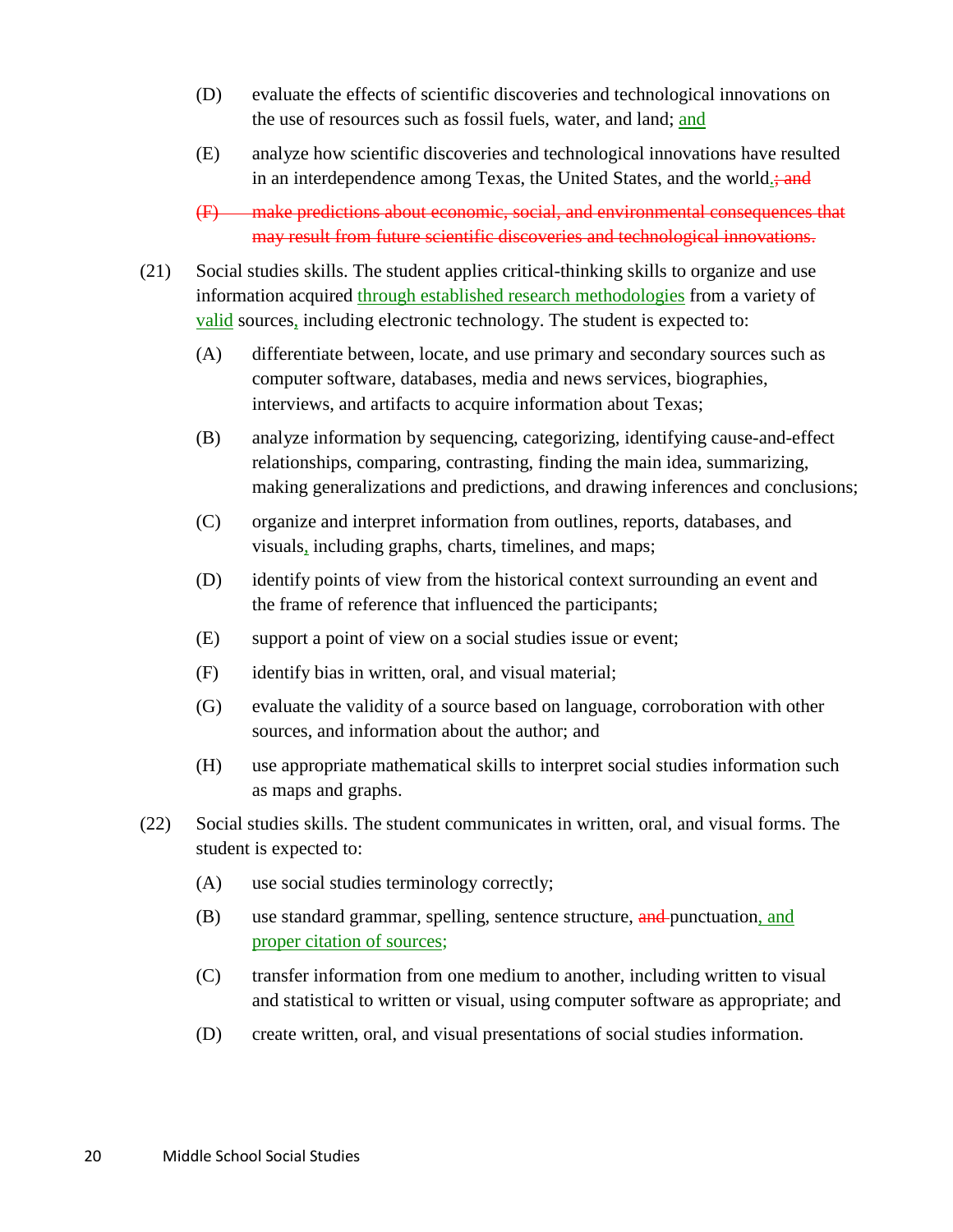- (23) Social studies skills. The student uses problem-solving and decision-making skills, working independently and with others, in a variety of settings. The student is expected to:
	- (A) use a problem-solving process to identify a problem, gather information, list and consider options, consider advantages and disadvantages, choose and implement a solution, and evaluate the effectiveness of the solution; and
	- (B) use a decision-making process to identify a situation that requires a decision, gather information, identify options, predict consequences, and take action to implement a decision.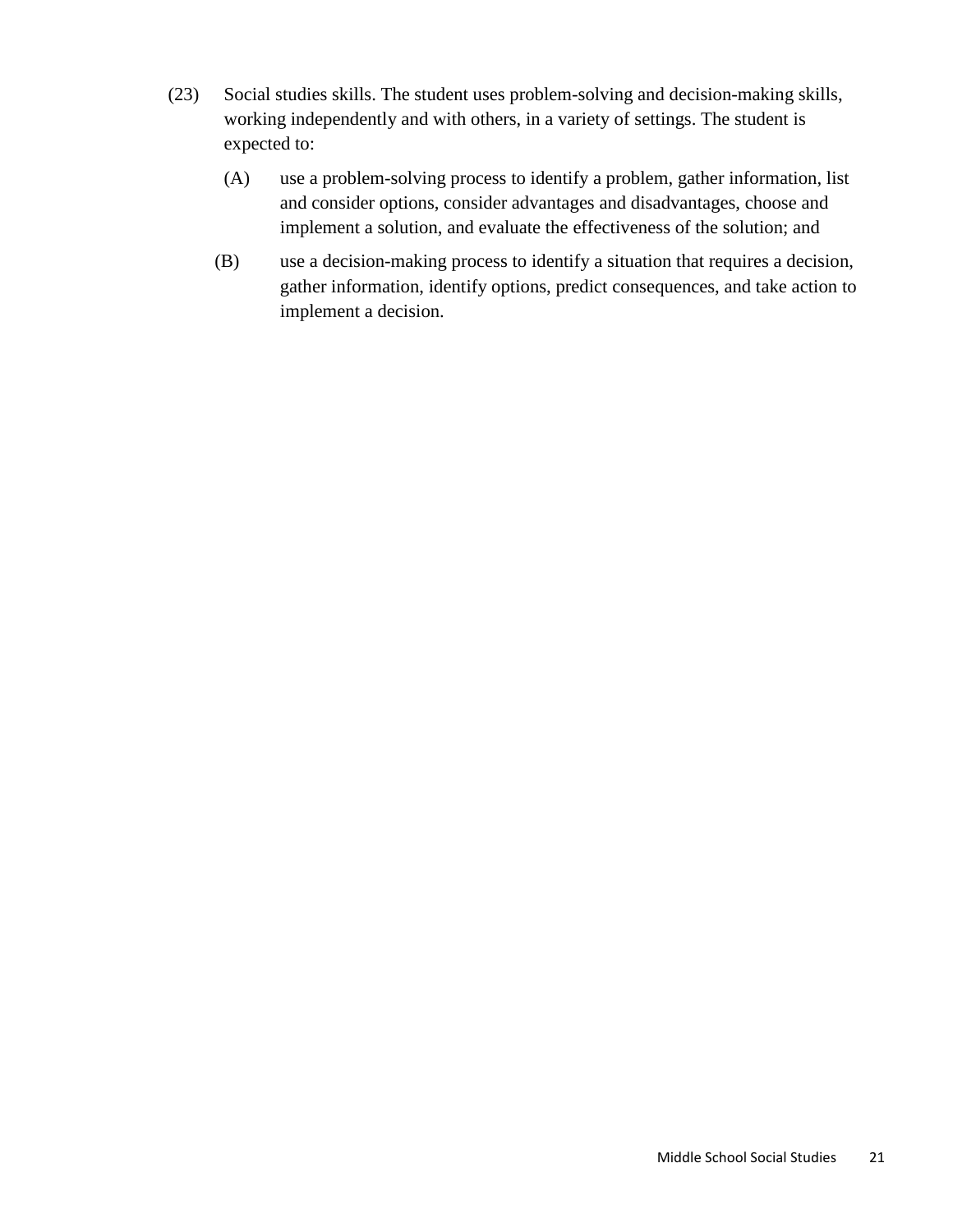#### **§113.2420. Social Studies, Grade 8, Beginning with School Year 2011-2012.**

#### (a) Introduction.

- (1) In Grade 8, students study the history of the United States from the early colonial period through Reconstruction. The knowledge and skills in subsection (b) of this section comprise the first part of a two-year study of U.S. history. The second part, comprising U.S. history from Reconstruction to the present, is provided in §113.3241 of this title (relating to United States History Studies Since Reconstruction 1877). The content in Grade 8 builds upon that from Grade 5 but provides more depth and breadth. Historical content focuses on the political, economic, religious, and social events and issues related to the colonial and revolutionary eras, the creation and ratification of the U.S. Constitution, challenges of the early republic, the Age of Jackson, westward expansion, sectionalism, Civil War, and Reconstruction. Students describe the physical characteristics of the United States and their impact on population distribution and settlement patterns in the past and present. Students analyze the various economic factors that influenced the development of colonial America and the early years of the Republic and identify the origins of the free enterprise system. Students examine the American beliefs and principles, including limited government, checks and balances, federalism, separation of powers, and individual rights, reflected in the U.S. Constitution and other historical documents. Students evaluate the impact of Supreme Court cases and major reform movements of the 19th century and examine the rights and responsibilities of citizens of the United States as well as the importance of effective leadership in a constitutional democratic republic. Students evaluate the impact of scientific discoveries and technological innovations on the development of the United States. Students use critical-thinking skills, including the identification of bias in written, oral, and visual material.
- (2) To support the teaching of the essential knowledge and skills, the use of a variety of rich primary and secondary source material such as the complete text of the U.S. Constitution and the Declaration of Independence, $\frac{1}{2}$  landmark cases of the U.S. Supreme Court, biographies, and autobiographies,; novels,; speeches, letters, and diaries, ; and poetry, songs, and artworks is encouraged. Selections may include excerpts from the letters of John and Abigail Adams, an excerpt from the Seneca Falls Declaration of Sentiments and Resolutions, and poems of the Civil War era. Motivating resources are also available from museums, historical sites, presidential libraries, and local and state preservation societies.
- (3) The eight strands of the essential knowledge and skills for social studies are intended to be integrated for instructional purposes with the history and geography strands establishing a sense of time and a sense of place. Skills listed in the geography and social studies skills strands in subsection (b) of this section should be incorporated into the teaching of all essential knowledge and skills for social studies. A greater depth of understanding of complex content material can be attained when integrated social studies content from the various disciplines and critical-thinking skills are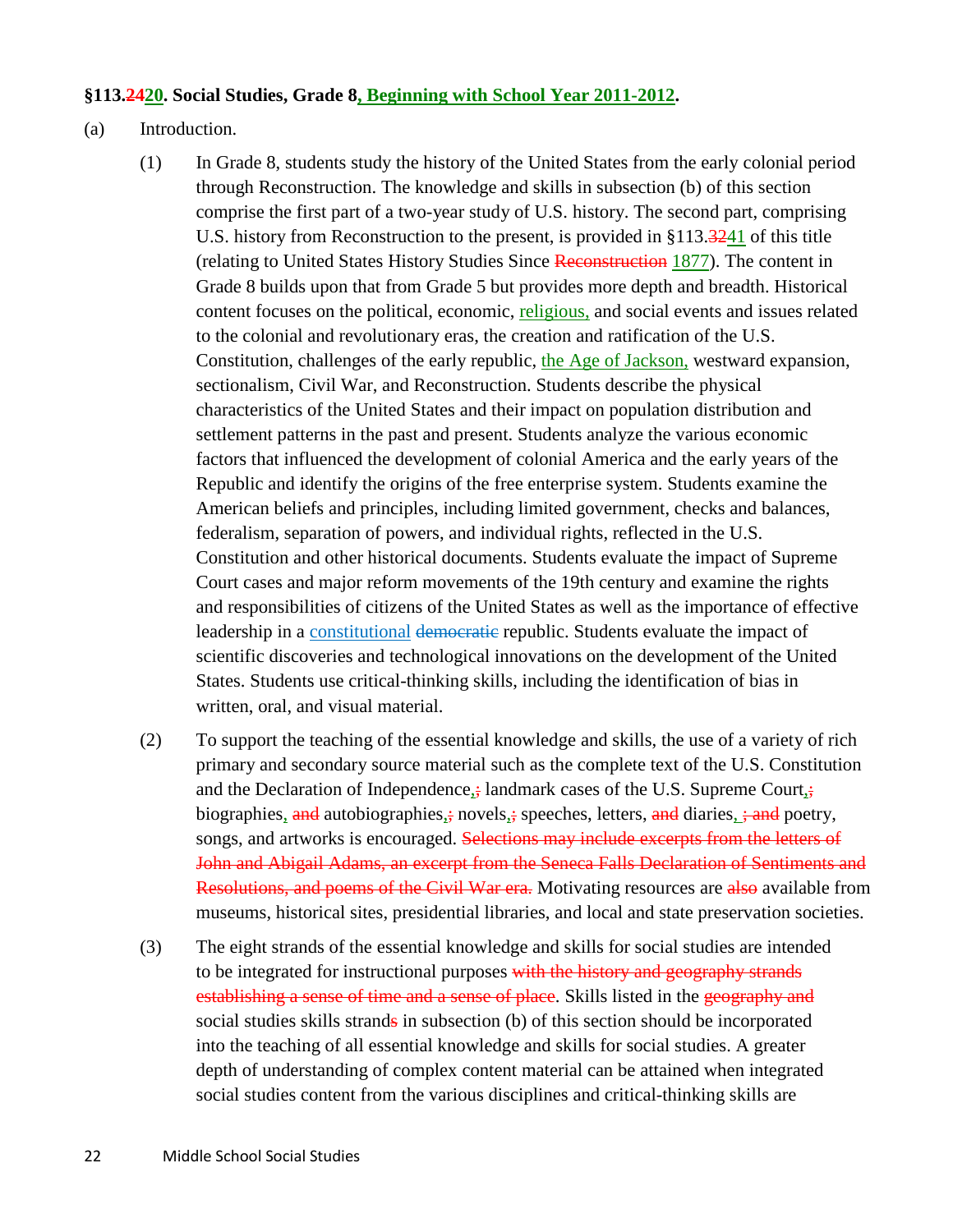taught together. Statements that contain the word "including" reference content that must be mastered, while those containing the phrase "such as" are intended as possible illustrative examples.

- (4) Students identify the role of the U.S. free enterprise system within the parameters of this course and understand that this system may also be referenced as capitalism or the free market system.
- $(4)(5)$  Throughout social studies in Kindergarten-Grade 12, students build a foundation in history; geography; economics; government; citizenship; culture; science, technology, and society; and social studies skills. The content, as appropriate for the grade level or course, enables students to understand the importance of patriotism, function in a free enterprise society, and appreciate the basic democratic values of our state and nation as referenced in the Texas Education Code (TEC), §28.002(h).
- (6) Students understand that a constitutional republic is a representative form of government whose representatives derive their authority from the consent of the governed, serve for an established tenure, and are sworn to uphold the constitution.

(5)(6)(7) State and federal laws mandate a variety of celebrations and observances, including Celebrate Freedom Week.

- (A) Each social studies class shall include, during Celebrate Freedom Week as provided under the TEC, §29.907, or during another full school week as determined by the board of trustees of a school district, appropriate instruction concerning the intent, meaning, and importance of the Declaration of Independence and the U.S. Constitution, including the Bill of Rights, in their historical contexts. The study of the Declaration of Independence must include the study of the relationship of the ideas expressed in that document to subsequent American history, including the relationship of its ideas to the rich diversity of our people as a nation of immigrants, the American Revolution, the formulation of the U.S. Constitution, and the abolitionist movement, which led to the Emancipation Proclamation and the women's suffrage movement.
- (B) Each school district shall require that, during Celebrate Freedom Week or other week of instruction prescribed under subparagraph (A) of this paragraph, students in Grades 3-12 study and recite the following text: "We hold these Truths to be self-evident, that all Men are created equal, that they are endowed by their Creator with certain unalienable Rights, that among these are Life, Liberty and the Pursuit of Happiness--That to secure these Rights, Governments are instituted among Men, deriving their just Powers from the Consent of the Governed."
- (8) Students identify and discuss how the actions of U.S. citizens and the local, state, and federal governments have either met or failed to meet the ideals espoused in the founding documents.
- (b) Knowledge and skills.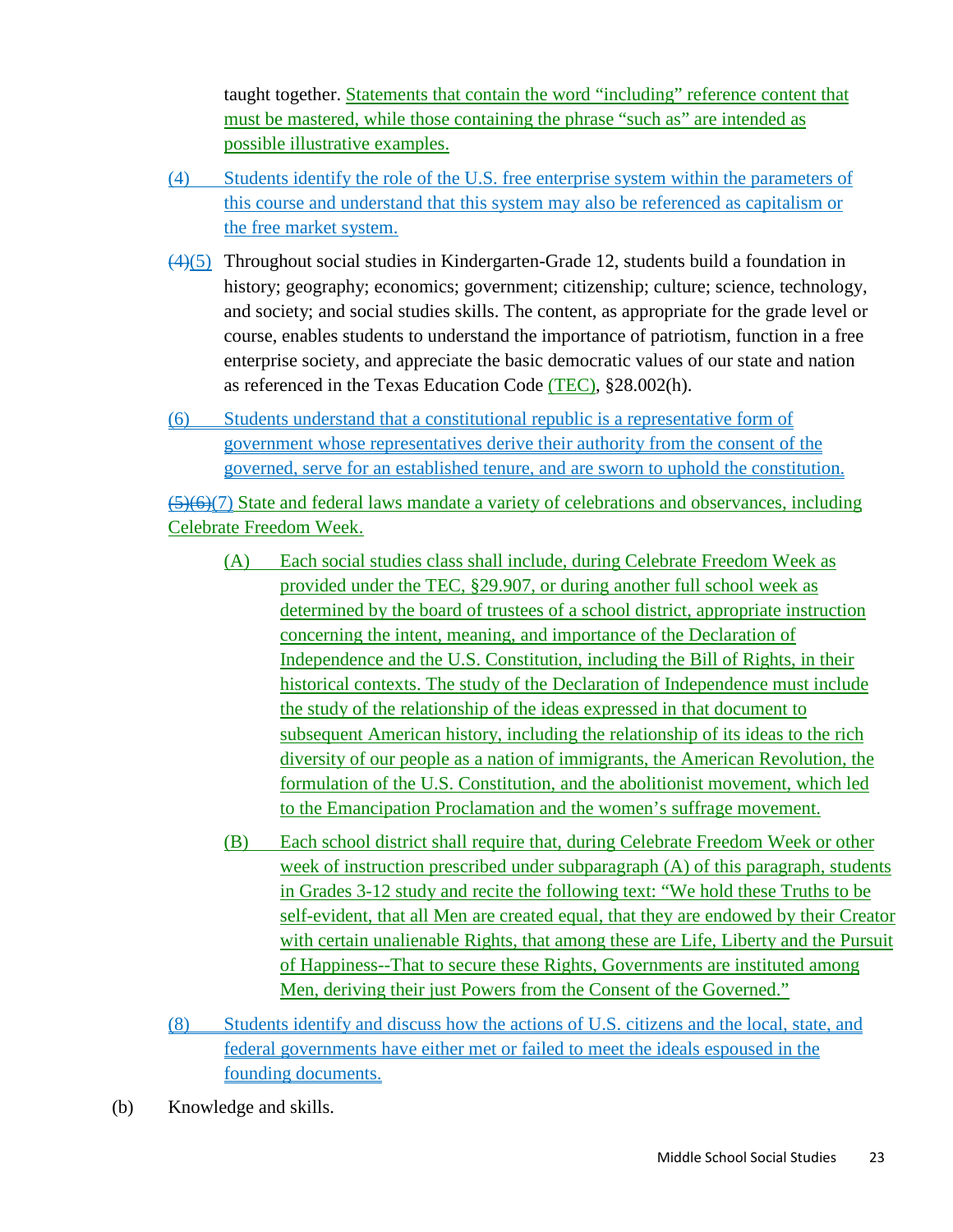- (1) History. The student understands traditional historical points of reference in U.S. history through 1877. The student is expected to:
	- (A) identify the major eras and events in U.S. history through 1877, including colonization, revolution, drafting of the Declaration of Independence, creation and ratification of the Constitution, religious revivals, including the Second Great Awakening, early republic, the Age of Jackson, westward expansion, reform movements, sectionalism, Civil War, and Reconstruction, and describe their defining characteristics causes and effects;
	- (B) apply absolute and relative chronology through the sequencing of significant individuals, events, and time periods; and
	- (C) explain the significance of the following dates: 1607, founding of Jamestown; 1620, arrival of the Pilgrims and signing of the Mayflower Compact; 1776, adoption of the Declaration of Independence; 1787, writing of the U.S. Constitution; 1803, Louisiana Purchase; and 1861-1865, Civil War.
- (2) History. The student understands the causes of exploration and colonization eras. The student is expected to:
	- (A) identify reasons for European exploration and colonization of North America; and
	- (B) compare political, economic, religious, and social reasons for the establishment of the 13 English colonies.
- (3) History. The student understands the foundations of representative government in the United States. The student is expected to:
	- (A) explain the reasons for the growth of representative government and institutions during the colonial period;
	- (B) analyze evaluate the importance of the Mayflower Compact, the Fundamental Orders of Connecticut, and the Virginia House of Burgesses to the growth of representative government; and
	- (C) describe how religion and virtue contributed to the growth of representative government in the American colonies.
- (4) History. The student understands significant political and economic issues of the revolutionary era. The student is expected to:
	- (A) analyze causes of the American Revolution, including the Proclamation of 1763, the Intolerable Acts, the Stamp Act, mercantilism, lack of representation in Parliament, and British economic policies following the French and Indian War;
	- (B) explain the roles played by significant individuals during the American Revolution, including Abigail Adams, John Adams, Wentworth Cheswell, Samuel Adams, Mercy Otis Warren, James Armistead, Benjamin Franklin,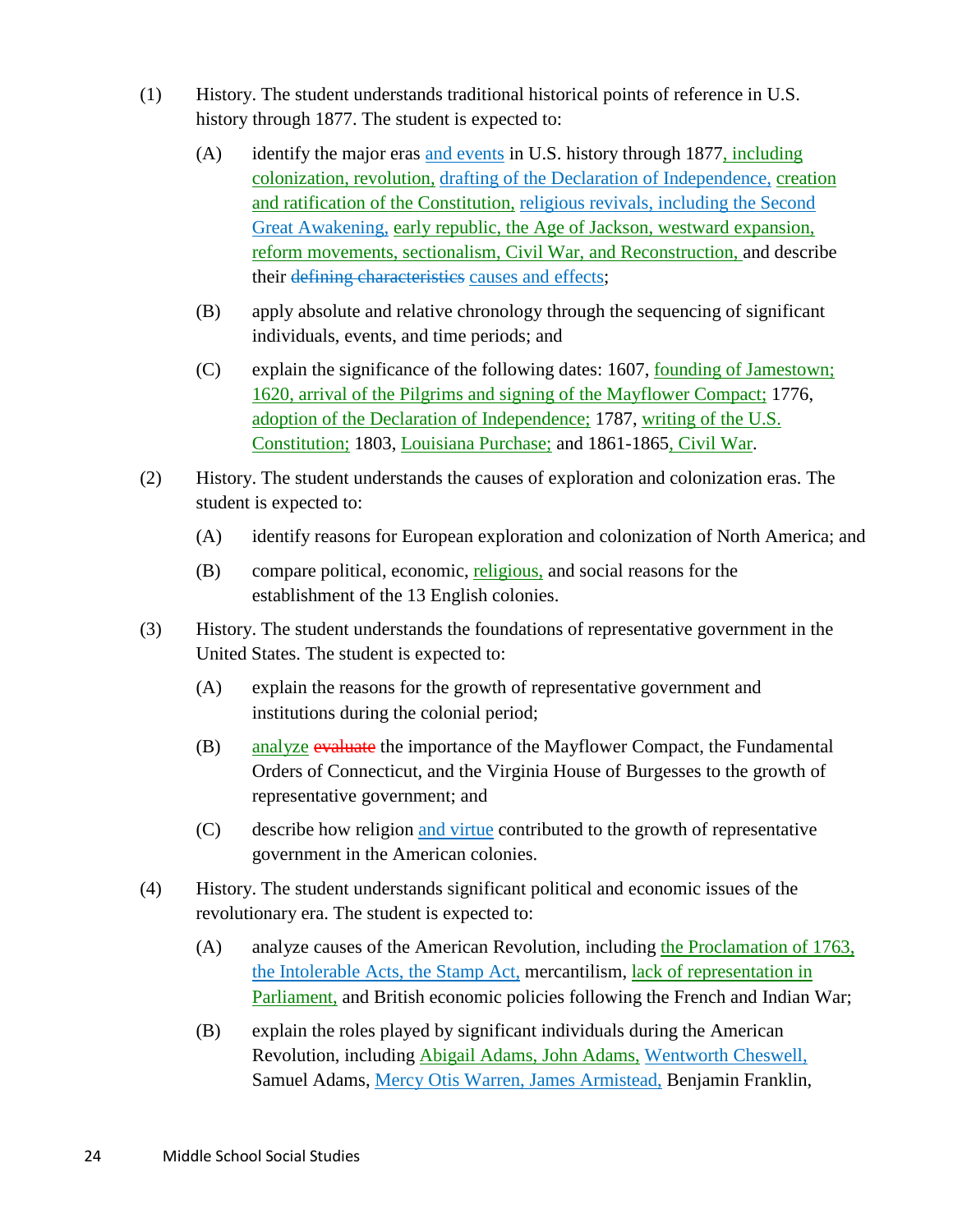Bernardo de Gálvez, Crispus Attucks, King George III, Haym Salomon, Patrick Henry, Thomas Jefferson, the Marquis de Lafayette, Thomas Paine, and George Washington;

- (C) explain the issues surrounding important events of the American Revolution, including declaring independence; writing the Articles of Confederation; fighting the battles of Lexington, Concord, Saratoga, and Yorktown; enduring the winter at Valley Forge; and signing the Treaty of Paris of 1783; and
- (D) analyze the issues of the Philadelphia Constitutional Convention of 1787, including major compromises the Great Compromise and the Three-Fifths Compromise; and arguments for and against ratification.
- (E) analyze the arguments for and against ratification.
- (5) History. The student understands the challenges confronted by the government and its leaders in the early years of the republic and the Age of Jackson. The student is expected to:
	- (A) describe major domestic problems faced by the leaders of the new republic such as maintaining national security, **building a military**, creating a stable economic system, setting up the court system, and defining the authority of the central government;
	- (B) summarize arguments regarding protective tariffs, taxation, and the banking system;
	- (C) explain the origin and development of American political parties;
	- (D) explain the causes, of and issues surrounding important events, and effects of the War of 1812;
	- (E) identify trace the foreign policies of presidents Washington through Monroe and explain the impact of Washington's Farewell Address and the Monroe Doctrine;
	- (F) explain the impact of the election of Andrew Jackson, including expanded suffrage the beginning of the modern Democratic Party; and
	- (G) analyze federal and state Indian policies and the reasons for the removal and resettlement of Cherokee Indians during the Jacksonian era, including the Indian Removal Act, Worcester v. Georgia, and the Trail of Tears.
- (6) History. The student understands westward expansion and its effects on the political, economic, and social development of the nation. The student is expected to:
	- (A) explain how the Northwest Ordinance established principles and procedures for orderly expansion of the United States;
	- (B) explain the political, economic, and social roots of Manifest Destiny;
	- (C) analyze the relationship between the concept of Manifest Destiny and the westward growth of the nation;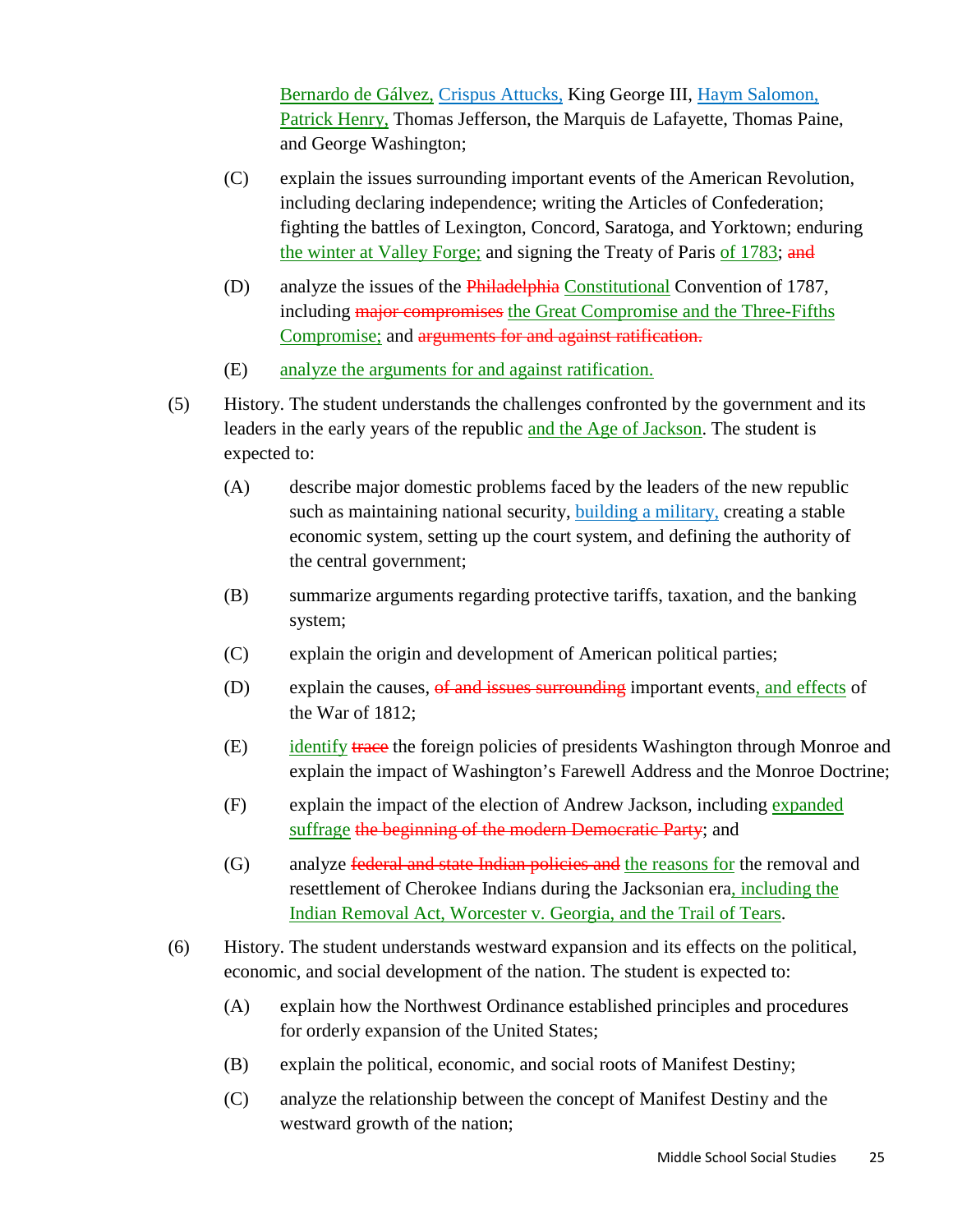- $(D)$  explain the causes and effects major issues and events of the U.S.-Mexican War and their impact on the United States; and
- (E) identify areas that were acquired to form the United States , including the Louisiana Purchase.
- (7) History. The student understands how political, economic, and social factors led to the growth of sectionalism and the Civil War. The student is expected to:
	- (A) analyze the impact of tariff policies on sections of the United States before the Civil War;
	- (B) compare the effects of political, economic, and social factors on slaves and free blacks;
	- (C) analyze the impact of slavery on different sections of the United States; and
	- (D) identify compare the provisions and compare the effects of congressional conflicts and compromises prior to the Civil War, including the roles of John Quincy Adams, John C. Calhoun, Henry Clay, and Daniel Webster.
- (8) History. The student understands individuals, issues, and events of the Civil War. The student is expected to:
	- $(A)$  explain the roles played by significant individuals and heroes during the Civil War, including Jefferson Davis, Ulysses S. Grant, Robert E. Lee, and Abraham Lincoln, and heroes such as congressional Medal of Honor recipients William Carney and Philip Bazaar;
	- (B) explain the  $i$  issues surrounding causes of the Civil War, including sectionalism, states' rights, and slavery, and significant events of the Civil War, including the firing on Fort Sumter;  $\frac{1}{2}$ , the battles of Antietam, Gettysburg, and Vicksburg; the announcement of the Emancipation Proclamation;  $\frac{1}{2}$  the assassination of Lincoln, and Lee's surrender at Appomattox Court House; and the assassination of Abraham Lincoln; and
	- (C) analyze the ideas contained in Jefferson Davis's inaugural address and Abraham Lincoln's ideas about liberty, equality, union, and government as contained in his first and second inaugural addresses and the Gettysburg Address and contrast them with the ideas contained in Jefferson Davis's inaugural address.
- (9) History. The student understands the effects of Reconstruction on the political, economic, and social life of the nation. The student is expected to:
	- (A) evaluate legislative reform programs of the Radical Reconstruction Congress and reconstructed state governments;
	- (B) evaluate the impact of the election of Hiram Rhodes Revels;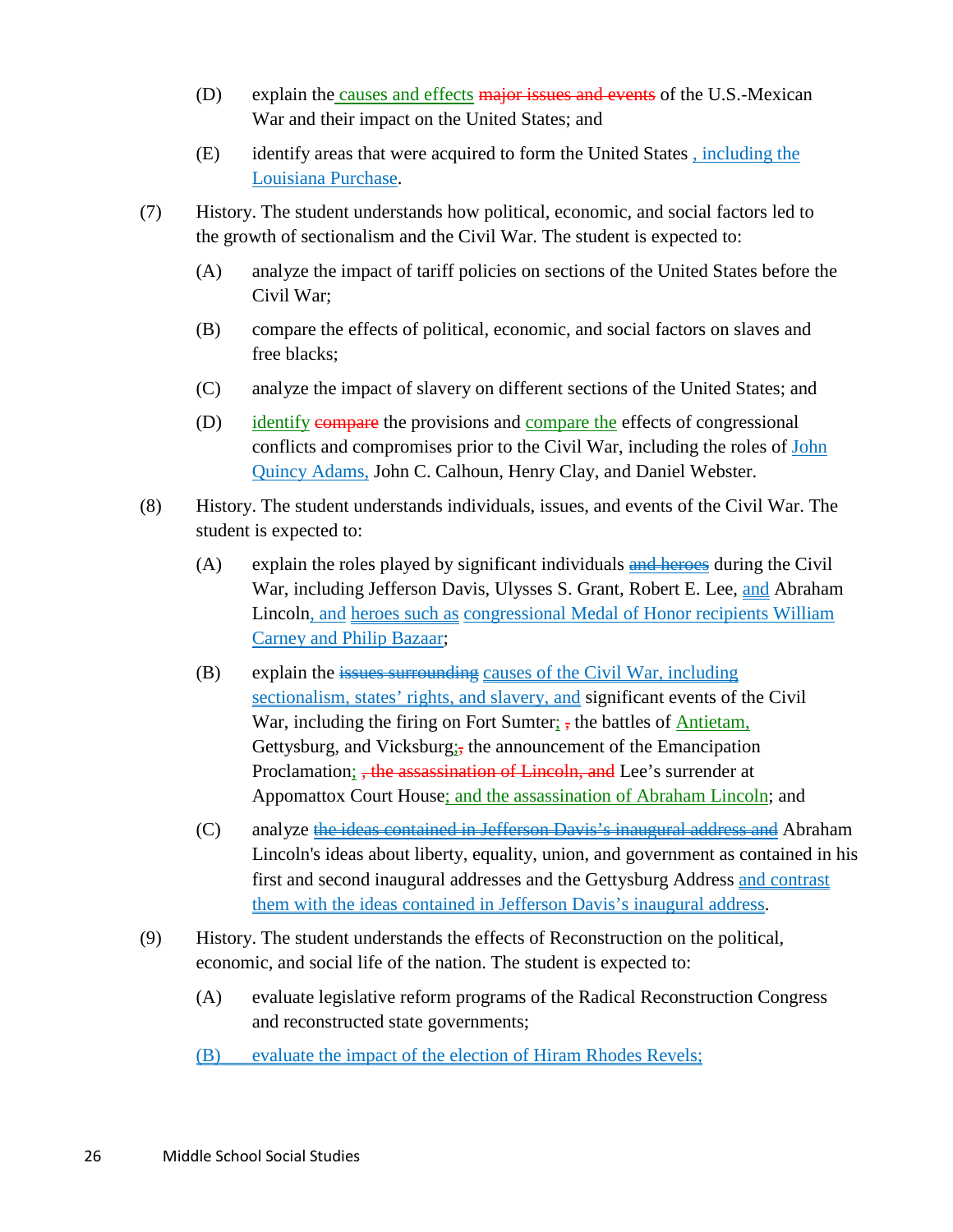- (B) describe the economic difficulties faced by the United States during Reconstruction;
- (C)(B) explain the economic, political, and social problems that faced the South during Reconstruction and evaluate their impact on different groups; and
- $(D)$ ( $C$ )-identify the effects of legislative acts such as the Homestead Act, the Dawes Act, and the Morrill Act.
- (10) Geography. The student uses geographic tools to collect, analyze, and interpret data. The student is expected to:
	- (A) create thematic maps, graphs, charts, models, and databases representing various aspects of the United States; and
	- (B) pose and answer questions about geographic distributions and patterns shown on maps, graphs, charts, models, and databases.

 $(11)(10)$  Geography. The student understands the location and characteristics of places and regions of the United States, past and present. The student is expected to:

- (A) locate places and regions of importance in the United States during the 17th, 18th, and 19th centuries;
- (B) compare places and regions of the United States in terms of physical and human characteristics; and
- (C) analyze the effects of physical and human geographic factors on major historical and contemporary events in the United States.

 $(12)(11)$  Geography. The student understands the physical characteristics of the United States North America during the 18th and 19th centuries and how humans adapted to and modified the environment through the mid-19th century. The student is expected to:

- (A) analyze how physical characteristics of the environment influenced population distribution, settlement patterns, and economic activities in the United States during the 17th, 18th, and 19th centuries;
- (B) describe the benefits and positive and negative consequences of human modification of the physical environment of the United States; and
- (C) describe how different immigrant groups interacted with the environment in the United States during the 17th, 18th, and 19th centuries.

 $(13)(12)$  Economics. The student understands why various sections of the United States developed different patterns of economic activity. The student is expected to:

- (A) identify economic differences among different regions of the United States;
- (B) explain reasons for the development of the plantation system, the transatlantic slave **Atlantic triangular** growth of the slave trade, and the spread of slavery; and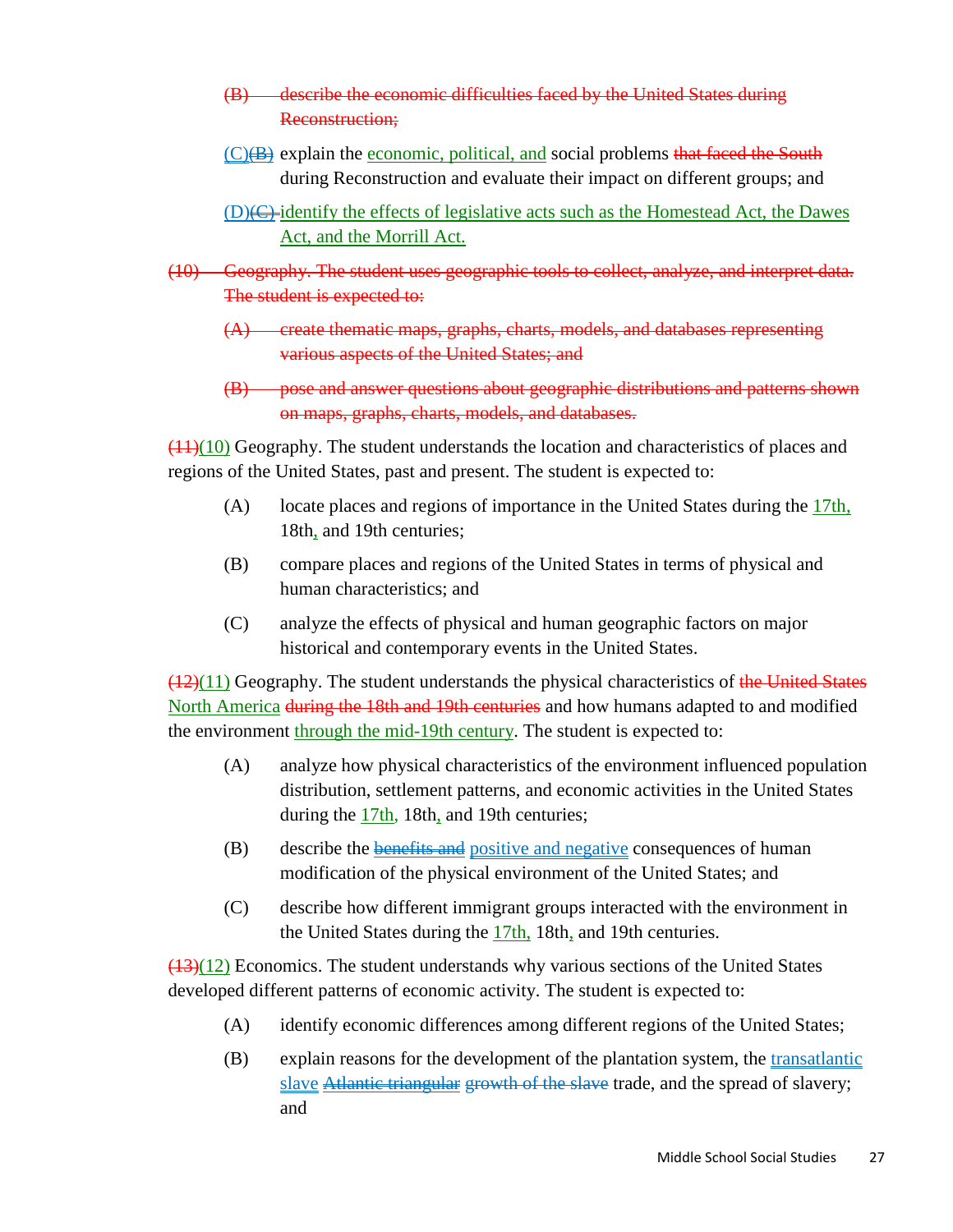### (C) explain the reasons for the increase in factories and urbanization; and

(C)(D) analyze the causes and effects of economic differences among different regions of the United States at selected times in U.S. history.

 $(14)(13)$  Economics. The student understands how various economic forces resulted in the Industrial Revolution in the 19th century. The student is expected to:

- (A) analyze the War of 1812 as a cause of economic changes in the nation; and
- (B) identify the economic factors that brought about rapid industrialization and urbanization.

 $(15)(14)$  Economics. The student understands the origins and development of the free enterprise (capitalist, free market) system in the United States. The student is expected to:

- $(A)$  explain why a free enterprise  $\left(\frac{1}{2}, \frac{1}{2}\right)$  explanately system of economics developed in the new nation , including minimal government intrusion, taxation, and property rights; and
- (B) describe the characteristics and the benefits of the U.S. free enterprise (capitalist, free market) system during the 18th and 19th centuries.

(16)(15) Government. The student understands the American beliefs and principles reflected in the Declaration of Independence, the U.S. Constitution , and other important historic documents. The student is expected to:

- (A) identify the influence of ideas from historic documents, including the Magna Carta, the English Bill of Rights, the Mayflower Compact, *The Wealth of Nations*, the Declaration of Independence, the Federalist Papers, and selected anti-federalist writings, on the U.S. system of government;
- (B) summarize the strengths and weaknesses of the Articles of Confederation;
- (C) identify colonial grievances listed in the Declaration of Independence and explain how those grievances were addressed in the U.S. Constitution and the Bill of Rights; and
- (D) analyze how the U.S. Constitution reflects the principles of limited government, republicanism, checks and balances, federalism, separation of powers, popular sovereignty, and individual rights.

 $(17)(16)$  Government. The student understands the process of changing the U.S. Constitution and the impact of amendments on American society. The student is expected to:

- (A) summarize the purposes for and processes of <u>amending changing</u> the U.S. Constitution; and
- (B) describe the impact of 19th-century amendments, including the 13th, 14th, and 15th amendments, on life in the United States; and.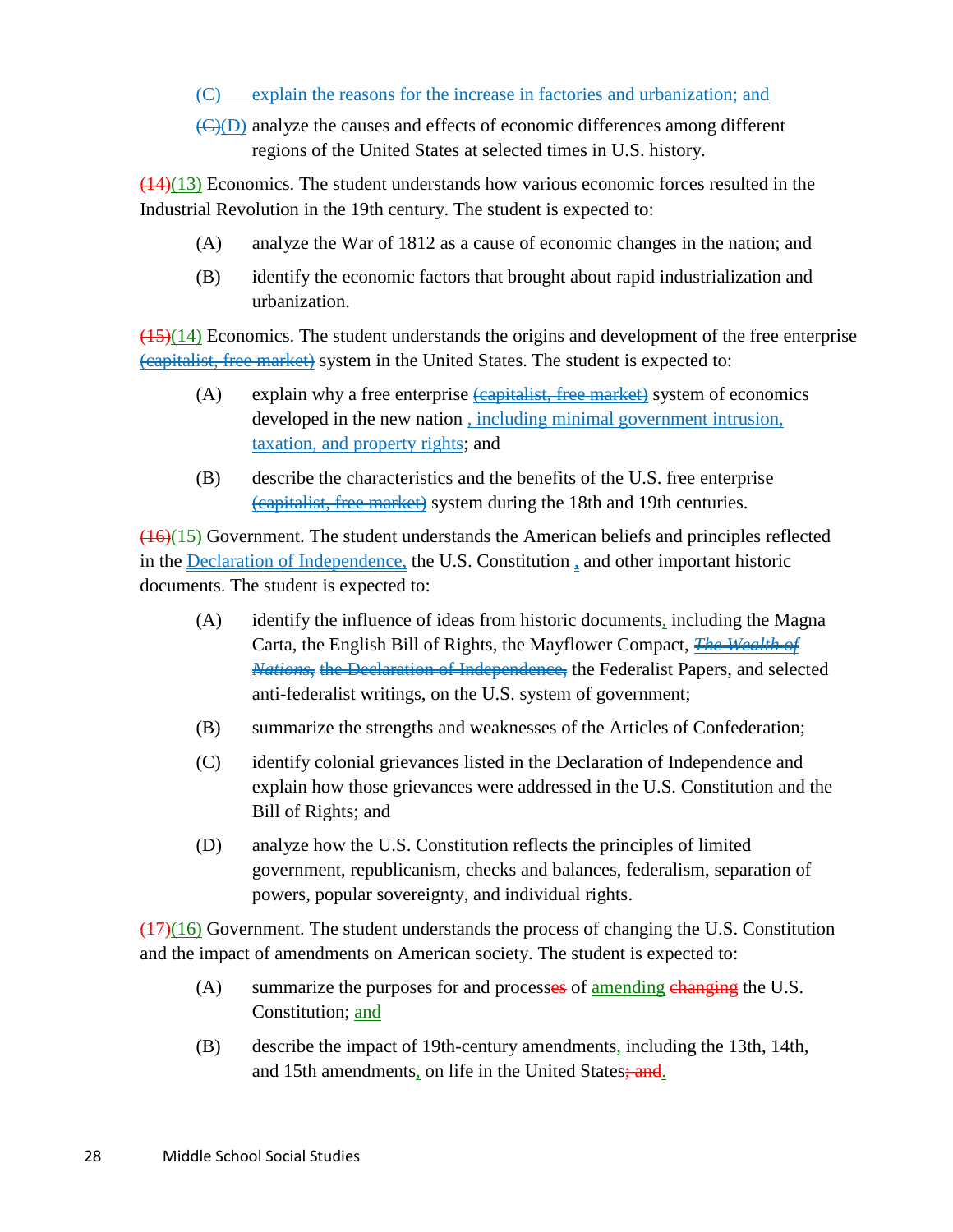# (C) identify the origin of judicial review and analyze examples of congressional and presidential responses.

 $(18)(17)$  Government. The student understands the dynamic nature of the powers of the national government and state governments in a federal system. The student is expected to:

- (A) analyze the arguments of the Federalists and Anti-Federalists, including those of Alexander Hamilton, Patrick Henry, James Madison, and George Mason; and
- (B) explain constitutional issues describe historical conflicts arising over the issue of states' rights, including the Nullification Crisis and the Civil War.

(19)(18) Government. The student understands the impact of landmark Supreme Court cases. The student is expected to:

- (A) identify the origin of judicial review and analyze examples of congressional and presidential responses;
- (A)(B) summarize the issues, decisions, and significance of landmark Supreme Court cases, including Marbury v. Madison, McCulloch v. Maryland, and Gibbons v. Ogden; and
- $(\overline{B})(C)$  evaluate the impact of selected landmark Supreme Court decisions, including Dred Scott v. Sandford, on life in the United States.

 $(20)(19)$  Citizenship. The student understands the rights and responsibilities of citizens of the United States. The student is expected to:

- (A) define and give examples of unalienable rights;
- (B) summarize rights guaranteed in the Bill of Rights;
- (C) explain the importance of personal responsibilities , including such as accepting responsibility for one's behavior and supporting one's family;
- (D) identify examples of responsible citizenship, including obeying rules and laws, staying informed on public issues, voting, and serving on juries;
- (E) summarize the criteria and explain the process for becoming a naturalized citizen of the United States; and
- (F) explain how the rights and responsibilities of U.S. citizens reflect our national identity.

 $(21)(20)$  Citizenship. The student understands the importance of voluntary individual participation in the democratic process. The student is expected to:

- (A) explain the role of significant individuals such as  $\frac{1}{2}$  = including Thomas Hooker, Charles de Montesquieu, John Locke, William Blackstone, and William Penn<sub><sup>7</sup></sub> in the development of self-government in colonial America;
- (B) evaluate the contributions of the Founding Fathers as models of civic virtue; and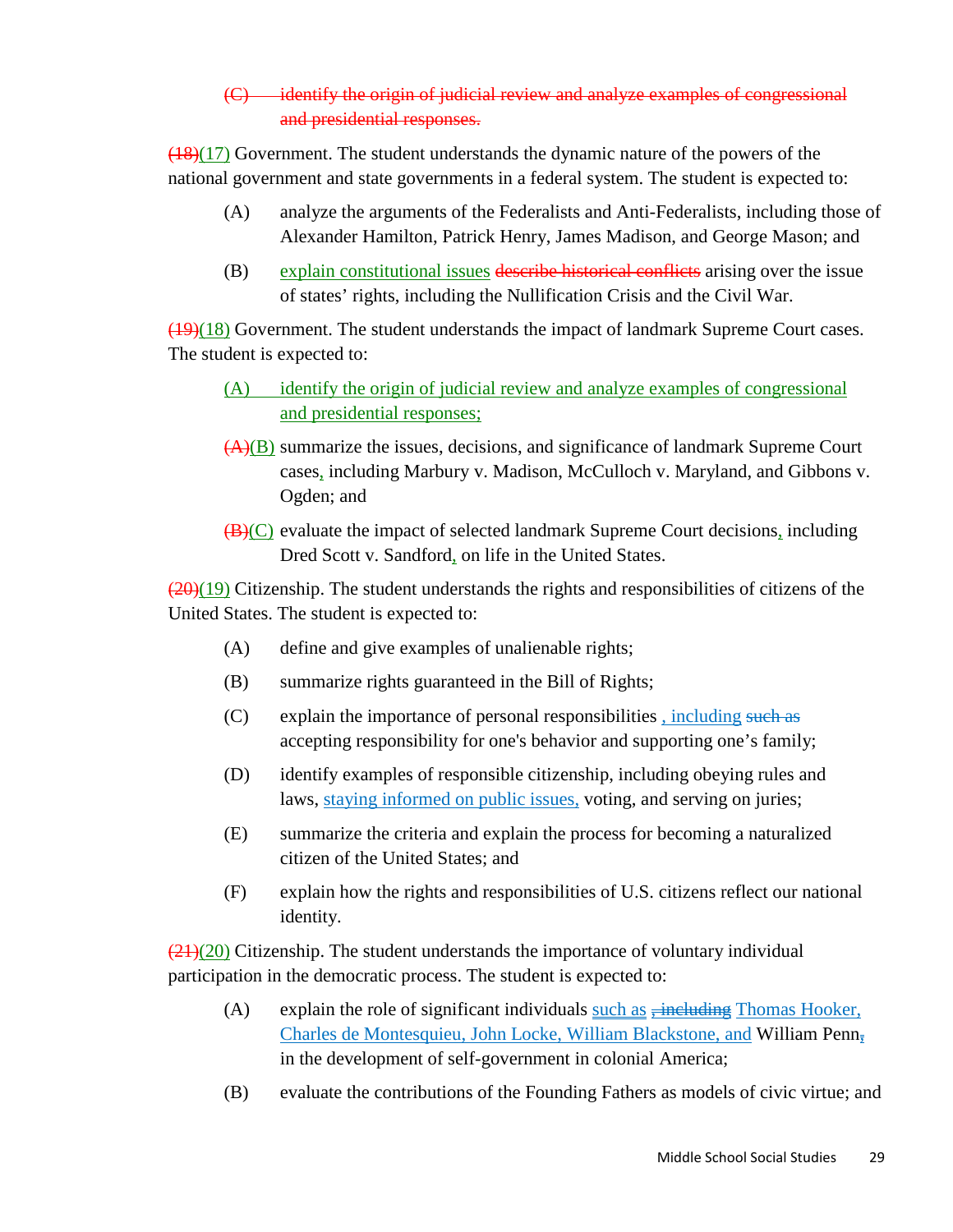(C) analyze identify reasons for and the impact of selected examples of civil disobedience in U.S. history such as the Boston Tea Party and Henry David Thoreau's refusal to pay a tax.

 $\left(\frac{22}{21}\right)$  Citizenship. The student understands the importance of the expression of different points of view in a constitutional democratic society republic. The student is expected to:

- (A) identify different points of view of political parties and interest groups on important historical and contemporary issues;
- (B) describe the importance of free speech and press in a constitutional democratic society republic; and
- (C) summarize a historical event in which compromise resulted in a peaceful resolution.

 $(23)(22)$  Citizenship. The student understands the importance of effective leadership in a constitutional democratic society republic. The student is expected to:

- (A) analyze the leadership qualities of elected and appointed leaders of the United States such as Abraham Lincoln, John Marshall, and George Washington, John Marshall, and Abraham Lincoln; and
- (B) describe the contributions of significant political, social, and military leaders of the United States such as Frederick Douglass, John Paul Jones, James Monroe, Stonewall Jackson, Susan B. Anthony, and Elizabeth Cady Stanton.

 $\left(\frac{24}{23}\right)$  Culture. The student understands the relationships between and among people from various groups, including racial, ethnic, and religious groups, during the 17th, 18th, and 19th centuries. The student is expected to:

- (A) identify selected racial, ethnic, and religious groups that settled in the United States and explain their reasons for immigration;
- (B) explain the relationship between urbanization and conflicts resulting from differences in religion, social class, and political beliefs;
- (C) identify ways conflicts between people from various racial, ethnic, and religious groups were resolved;
- (D) analyze the contributions of people of various racial, ethnic, and religious groups to our national identity; and
- (E) identify the political, social, and economic contributions of women to American society.

 $\left(\frac{25}{2}\right)\left(24\right)$  Culture. The student understands the major reform movements of the 19th century. The student is expected to:

(A) describe the historical development of the abolitionist movement; and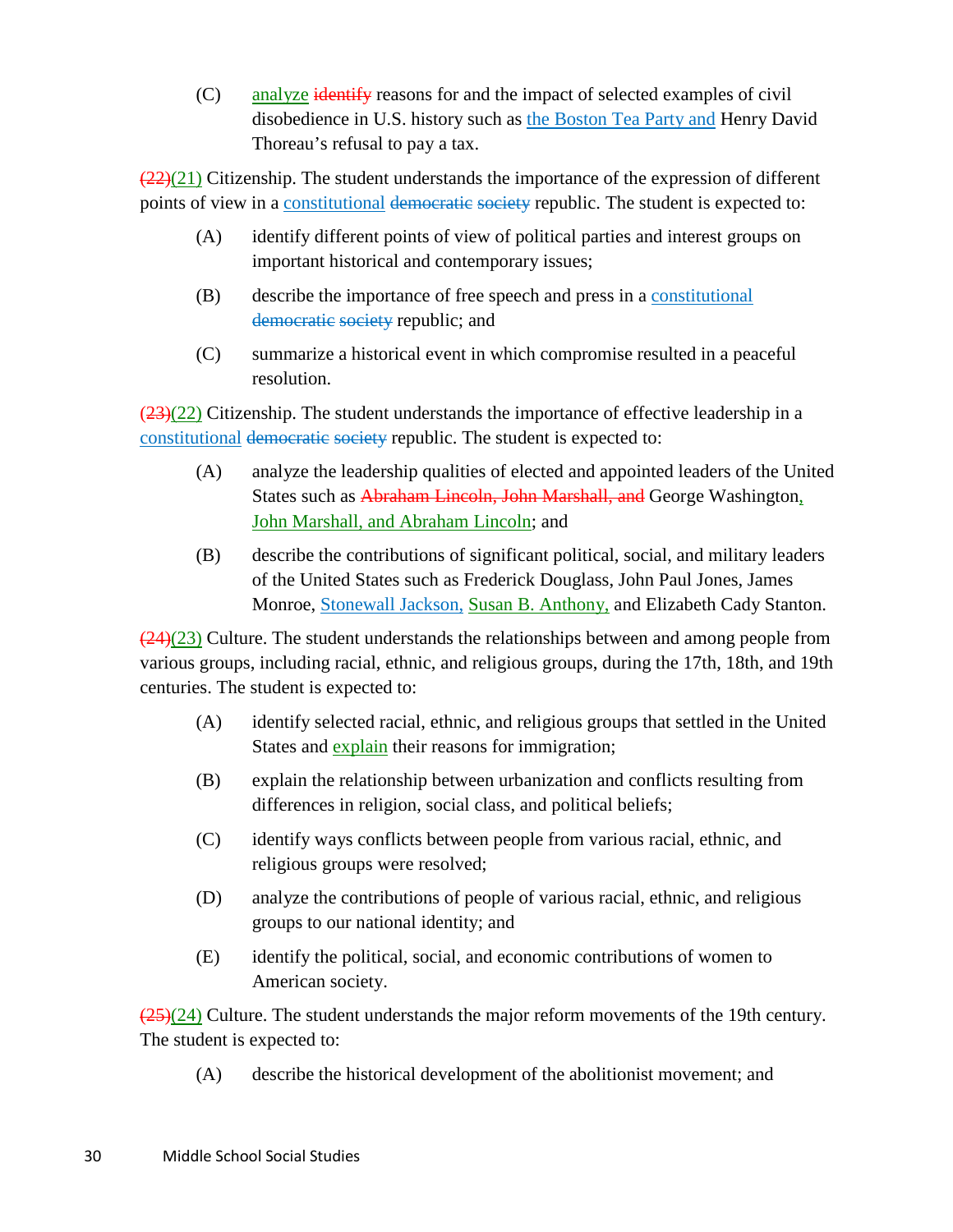$(B)$  evaluate the impact of reform movements, including public educational reform, temperance, the women's rights movement, prison reform, abolition, the labor reform movement, and care of the disabled.

 $\left(\frac{26}{25}\right)$  Culture. The student understands the impact of religion on the American way of life. The student is expected to:

- (A) trace the development of religious freedom in the United States;
- (B) describe religious influences on motivation for immigration and influence on social movements, including the impact of the first and second Great Awakenings; and
- (C) analyze the impact of the First Amendment guarantees of religious freedom on the American way of life.

 $(27)(26)$  Culture. The student understands the relationship between the arts and the times during which they were created. The student is expected to:

- (A) describe developments in art, music, and literature,  $\frac{d}{d}$  drama that are unique to American culture, such as the Hudson River School artists, John James Audubon, "Battle Hymn of the Republic," transcendentalism, and other cultural activities in the history of the United States;
- (C)(B) identify examples of American art, music, and literature that reflect society in different eras; and transcend American culture and convey universal themes.
- $(\mathbf{B})(C)$  analyze the relationship between fine arts and continuity and change in the American way of life.

 $(28)(27)$  Science, technology, and society. The student understands the impact of science and technology on the economic development of the United States. The student is expected to:

- (A) explain the effects of technological and scientific innovations such as the steamboat, the cotton gin, and the Bessemer steel process interchangeable parts;
- (B) analyze the impact of transportation and communication systems on the growth, development, and urbanization of the United States;
- (C) analyze how technological innovations changed the way goods were manufactured and marketed, nationally and internationally; and
- (D) explain how technological innovations led brought about economic growth such as how the factory system contributed to rapid industrialization and the Transcontinental Railroad led to the opening of the west.

 $\left(\frac{29}{28}\right)$  Science, technology, and society. The student understands the impact of scientific discoveries and technological innovations on daily life in the United States. The student is expected to:

(A) compare the effects of scientific discoveries and technological innovations that have influenced daily life in different periods in U.S. history; and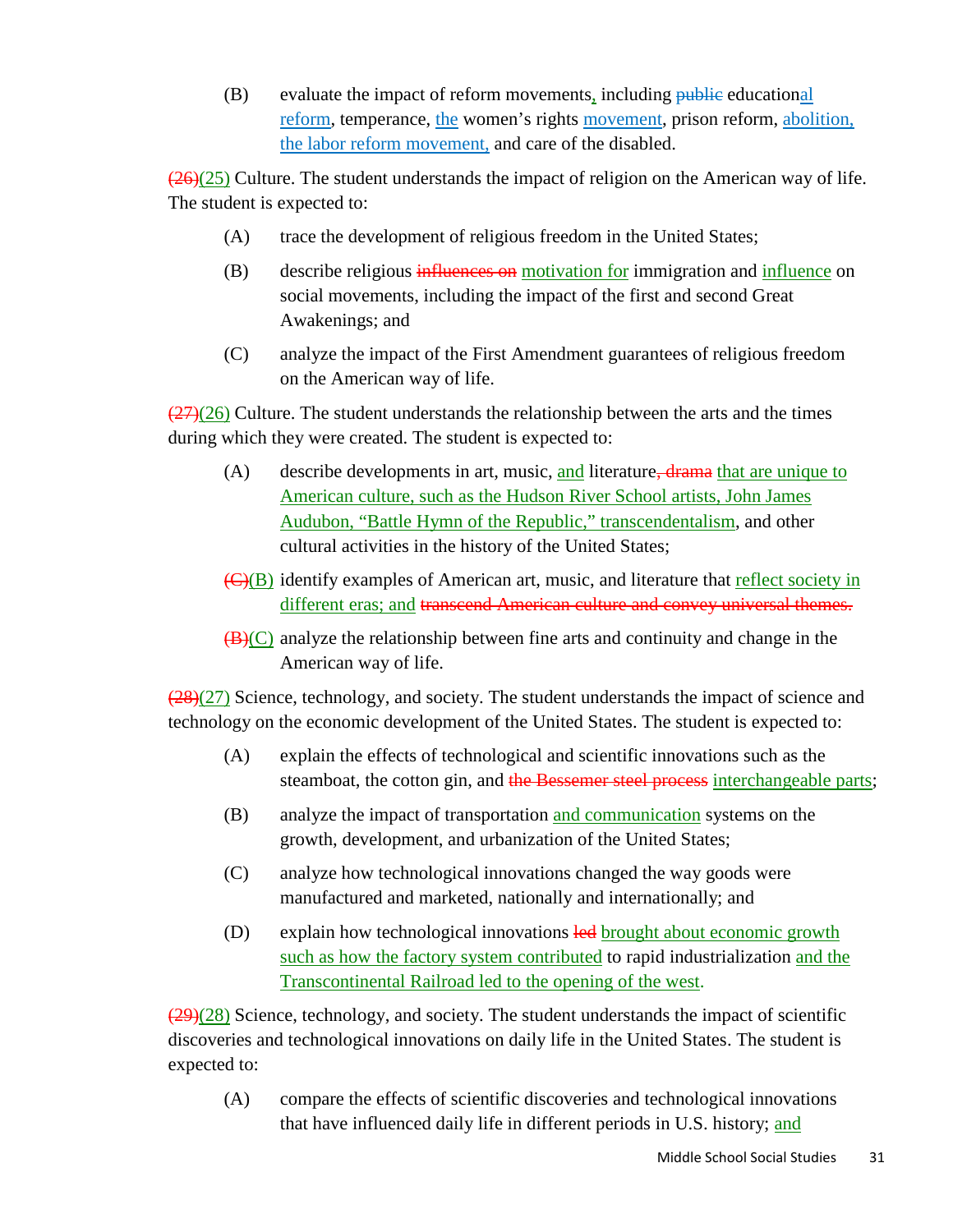## (B) describe how scientific ideas influenced technological developments during different periods in U.S. history; and

 $\overline{(C)(B)}$  identify examples of how industrialization changed life in the United States.

 $(30)(29)$  Social studies skills. The student applies critical-thinking skills to organize and use information acquired through established research methodologies from a variety of valid sources, including electronic technology. The student is expected to:

- (A) differentiate between, locate, and use primary and secondary sources such as computer software, databases, media and news services, biographies, interviews, and artifacts to acquire information about the United States;
- (B) analyze information by sequencing, categorizing, identifying cause-and-effect relationships, comparing, contrasting, finding the main idea, summarizing, making generalizations and predictions, and drawing inferences and conclusions;
- (C) organize and interpret information from outlines, reports, databases, and visuals, including graphs, charts, timelines, and maps;
- (D) identify points of view from the historical context surrounding an event and the frame of reference which influenced the participants;
- (E) support a point of view on a social studies issue or event;
- (F) identify bias in written, oral, and visual material;
- (G) evaluate the validity of a source based on language, corroboration with other sources, and information about the author; and
- (H) use appropriate mathematical skills to interpret social studies information such as maps and graphs;  $\frac{1}{2}$
- (I) create thematic maps, graphs, charts, models, and databases representing various aspects of the United States; and
- (J) pose and answer questions about geographic distributions and patterns shown on maps, graphs, charts, models, and databases.

 $(31)(30)$  Social studies skills. The student communicates in written, oral, and visual forms. The student is expected to:

- (A) use social studies terminology correctly;
- (B) use standard grammar, spelling, sentence structure, and punctuation, and proper citation of sources;
- (C) transfer information from one medium to another, including written to visual and statistical to written or visual, using computer software as appropriate; and
- (D) create written, oral, and visual presentations of social studies information.